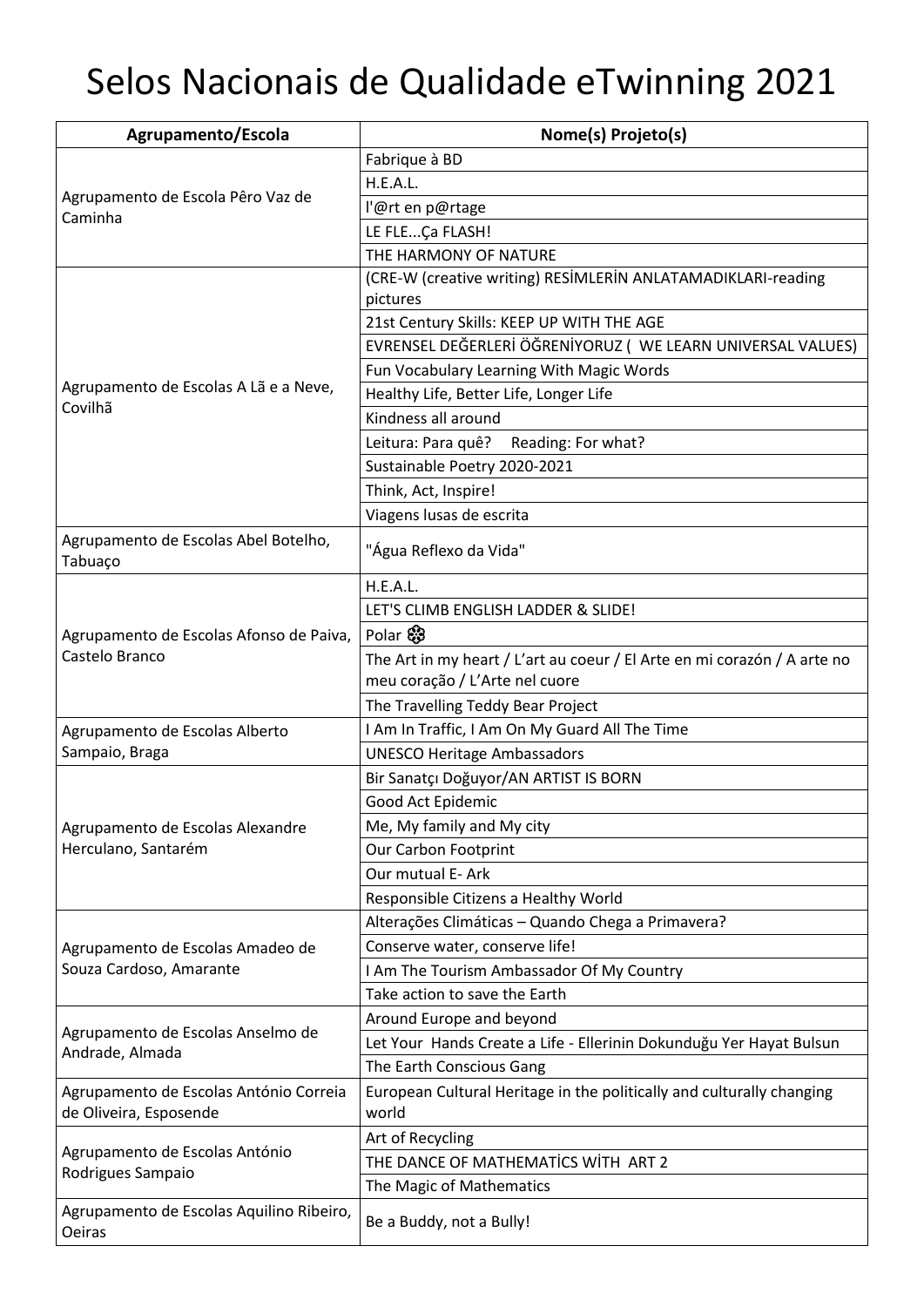| Agrupamento de Escolas Augusto Cabrita,<br><b>Barreiro</b>   | "The rainbow of the environmental Sustainability"                          |
|--------------------------------------------------------------|----------------------------------------------------------------------------|
|                                                              | Fotoğraflarla Şehirleri Geziyorum-Travelling Cities with Photos            |
|                                                              | In line with Scientists (Bilim İnsanlarının İzinde)                        |
|                                                              | The Key to Success: Soft Skills                                            |
|                                                              | WILD NETWORKING - WiFi of Trees and Fungi                                  |
|                                                              | "A Change Is Gonna Come"                                                   |
|                                                              | Acts of Kindness/Peacejam                                                  |
|                                                              | COVID#19 STAY HOME Helping Parents and Teachers not be Stressed            |
| Agrupamento de Escolas Camilo Castelo                        | EPAS - Network of schools across the European Union to learn about         |
| Branco, Vila Nova de Famalicão                               | European Parliamentary democracy and European citizenship                  |
|                                                              | Heritage Education Learning Program - HELP                                 |
|                                                              | TAKE PRECAUTION, END THE DANGER                                            |
|                                                              | Through Gesture and Sound: Unity in Diversity                              |
| Agrupamento de Escolas Carlos                                | Our Cultural Heritage and Youth                                            |
| Amarante, Braga                                              | Um tripé para o meu e-book 2                                               |
|                                                              | 'Alone but Together' Outdoor Education                                     |
|                                                              | Book it 21!                                                                |
|                                                              | <b>Discoveries Route</b>                                                   |
|                                                              | <b>Discuss This</b>                                                        |
| Agrupamento de Escolas Cego do Maio,                         | Éco-élèves                                                                 |
| Póvoa de Varzim                                              | Je vole                                                                    |
|                                                              | Our Colors and We                                                          |
|                                                              | The SEA we want to see                                                     |
|                                                              |                                                                            |
|                                                              | Traditional instruments from my country                                    |
|                                                              | Vive la Francophonie!                                                      |
| Agrupamento de Escolas Cidade do                             | Learn by modeling 3D                                                       |
| Entroncamento                                                | My seasons My colors                                                       |
|                                                              | Postcards for the 2020 European Day of Languages                           |
|                                                              | Citius, Altius, Fortius ∞                                                  |
| Agrupamento de Escolas Clara de                              | <b>Frames for Films</b>                                                    |
| Resende, Porto                                               | <b>Global Education With Web 2.0 Tools</b>                                 |
|                                                              | New Books, Same Places                                                     |
|                                                              | To Believe! Pi's $(\pi)$ Life: the school is a house of many rooms         |
| Agrupamento de Escolas Conde de<br>Ourém, Ourém              | Spring in my country                                                       |
| Agrupamento de Escolas D. Afonso<br>Henriques                | I'M AT HOME! SO I EAT                                                      |
| Agrupamento de Escolas D. Afonso                             | Animals around us                                                          |
| Henriques, Guimarães                                         | Welcome to my town                                                         |
| Agrupamento de Escolas D. Afonso<br>Henriques, Vila das Aves | Hate speech: knowing more to avoid                                         |
| Agrupamento de Escolas D. Afonso<br>Sanches, Vila do Conde   | "Más allá de la frontera"                                                  |
|                                                              | Intercultural - Knowing ourselves through the eyes of the others           |
| Agrupamento de Escolas D. António de<br>Ataíde               | We Are Being Media Literates                                               |
| Agrupamento de Escolas D. António                            | Green Steps, building our future                                           |
| Taipa, Freamunde                                             | OLOP-One Language One Person                                               |
|                                                              | Be Happy!                                                                  |
| Agrupamento de Escolas D. Dinis, Santo<br>Tirso              | Vivre avec le dérèglement Climatique - Sauver la vie sur TERRE !<br>Living |
|                                                              | with the Climate Change - Saving Life on EARTH !                           |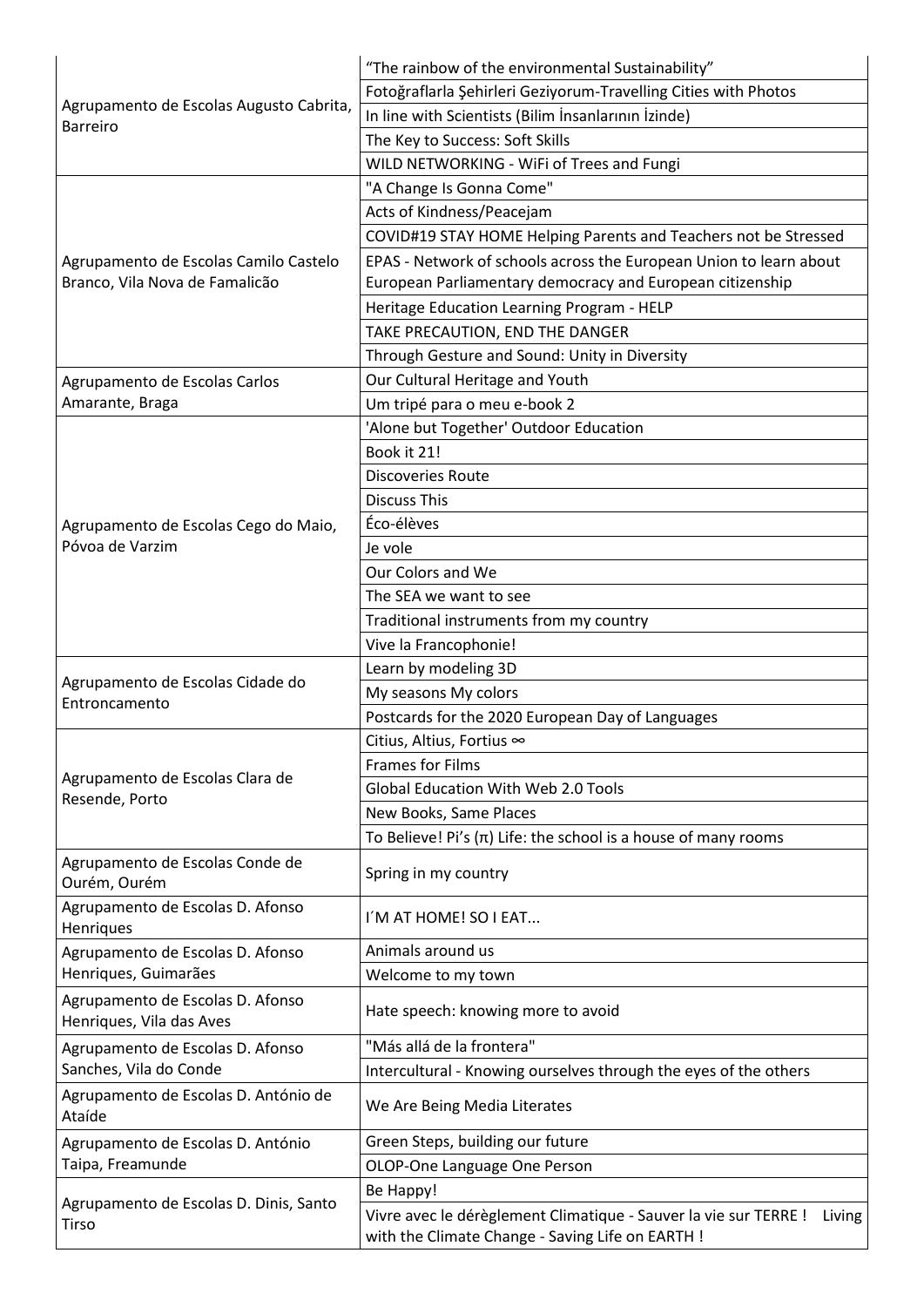|                                                                                              | Watch out online! (Segura-te online!)                                                 |
|----------------------------------------------------------------------------------------------|---------------------------------------------------------------------------------------|
| Agrupamento de Escolas D. Lourenço<br>Vicente, Lourinhã<br>Agrupamento de Escolas D. Luís de | Let Us be Their Voice (Onların Sesi Biz Olalım)                                       |
|                                                                                              | MY HOME AND MY SCHOOL                                                                 |
|                                                                                              | <b>TELL ME A TALE</b>                                                                 |
|                                                                                              | CHANCE 2021                                                                           |
| Ataíde, Peniche                                                                              | Don't be afraid of maths                                                              |
| Agrupamento de Escolas D. Maria II,                                                          | Colores de Hispanidad                                                                 |
| <b>Braga</b>                                                                                 | D-CASE in Science                                                                     |
| Agrupamento de Escolas D. Maria II,<br>Sintra                                                | Be Smart - Be Part!                                                                   |
|                                                                                              | Book it 21!                                                                           |
|                                                                                              | <b>Green Environment</b>                                                              |
|                                                                                              | Let's Make Friends Fur-Ever                                                           |
| Agrupamento de Escolas D. Maria II, Vila                                                     | Light me the way                                                                      |
| Nova de Famalicão                                                                            | Making friends around the World                                                       |
|                                                                                              | MY SCIENCE PLANET                                                                     |
|                                                                                              | Science takes the street                                                              |
|                                                                                              | Welcome to my place                                                                   |
|                                                                                              | European days of World Tree Day and Poetry Day                                        |
|                                                                                              | IN HARMONY/ AHENK İÇİNDE                                                              |
| Agrupamento de Escolas D. Sancho I,                                                          | Let's celebrate the European Day of Languages together 2020                           |
| Famalicão                                                                                    | Património da minha terra / Heritadge of our country                                  |
|                                                                                              | The Secret News                                                                       |
|                                                                                              | Aqui, Há História - This is History History is everywhere                             |
|                                                                                              | AUGMENTED REALITY WORKSHOP                                                            |
| Agrupamento de Escolas D.Sancho II, Alijó                                                    | Fotoğraflarla Şehirleri Geziyorum-Travelling Cities with Photos                       |
|                                                                                              | Same Sky, Same Smile                                                                  |
|                                                                                              | Biodiversity - A Picture Journey towards Sustainability                               |
|                                                                                              | <b>Blue School</b>                                                                    |
|                                                                                              | D-CASE in Science                                                                     |
| Agrupamento de Escolas da Bemposta                                                           | Descobrindo "Os Lusíadas"                                                             |
|                                                                                              | From Sea to Land                                                                      |
|                                                                                              | L'environnement entre nous                                                            |
| Agrupamento de Escolas da Gafanha da                                                         |                                                                                       |
| Nazaré                                                                                       | <b>TECHNOTEENS THROUGH CULTURE</b>                                                    |
| Agrupamento de Escolas da Lixa                                                               | Digital Natives and Modern Media "DIGINAME"                                           |
|                                                                                              | <b>ECODEMIC (Ecology Against Pandemic)</b>                                            |
|                                                                                              | Trees Socialized In The Spring                                                        |
| Agrupamento de Escolas da Lourinhã                                                           | Schools and Dinosaurs - Miragaia longicollum meets Magyarosaurus<br>dacus (2019/2020) |
| Agrupamento de Escolas da Lousã                                                              | Be Healthy, Feel Happy!                                                               |
|                                                                                              | <b>Explore School Life</b>                                                            |
|                                                                                              | <b>Food Experiments</b>                                                               |
| Agrupamento de Escolas da Moita                                                              | Art of Recycling                                                                      |
| Agrupamento de Escolas da Senhora da<br>Hora, Matosinhos                                     | Safe young citizens on the net                                                        |
| Agrupamento de Escolas da Venda do<br>Pinheiro, Mafra                                        | Esta é minha cidade  como é a tua?                                                    |
|                                                                                              | <b>GROWING UP WITH GAMES</b>                                                          |
|                                                                                              | Little Giggles                                                                        |
|                                                                                              | Y(our) celebrations                                                                   |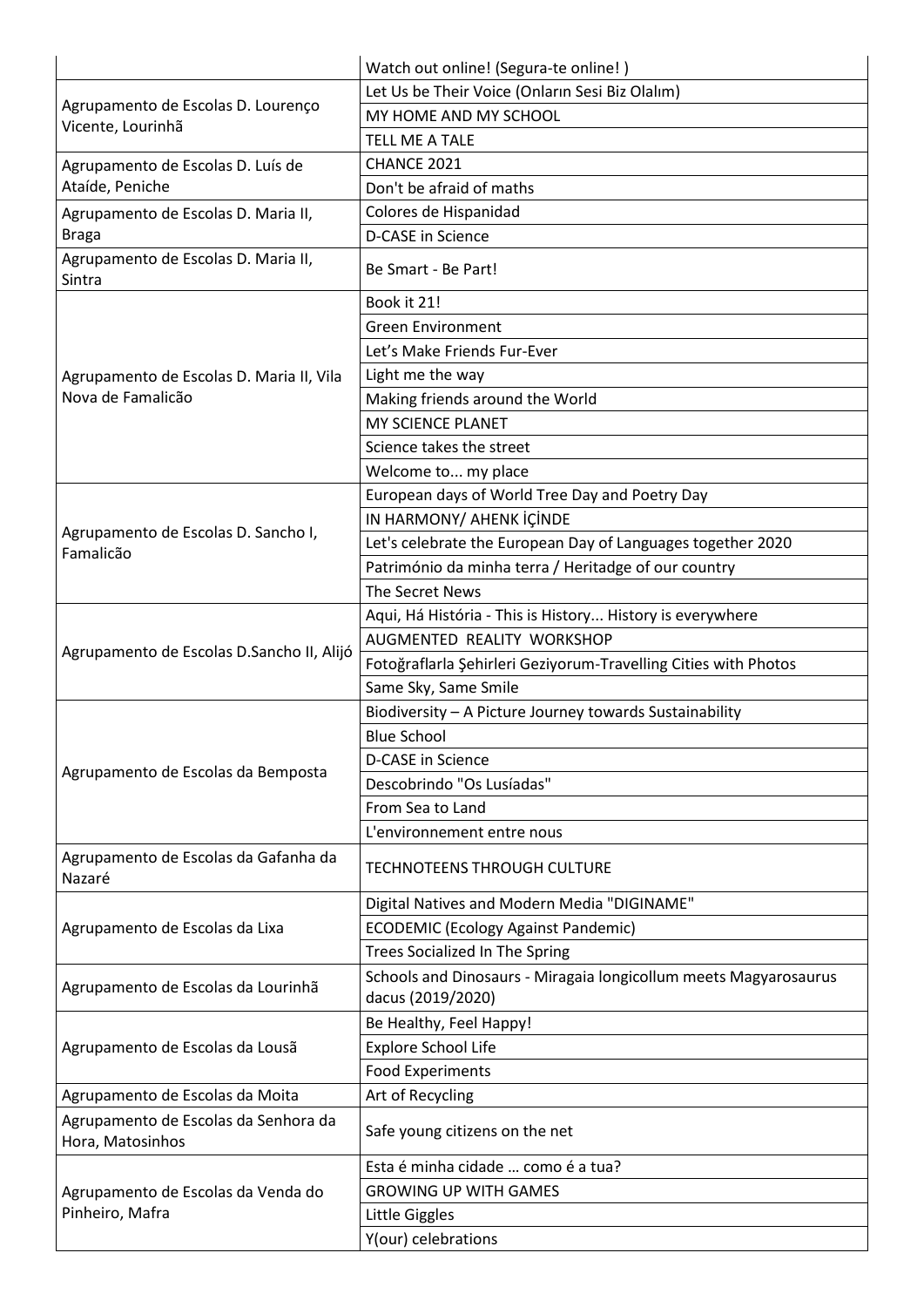| Agrupamento de Escolas da Zona Urbana<br>da Figueira da Foz | Art of Recycling                                                               |
|-------------------------------------------------------------|--------------------------------------------------------------------------------|
|                                                             | Kindness all around                                                            |
|                                                             | Leitura: Para quê?<br>Reading: For what?                                       |
|                                                             | LET'S PLANT A TREE!                                                            |
|                                                             | Polar &                                                                        |
|                                                             | Animals in a STEAM world                                                       |
| Agrupamento de Escolas Daniel Faria,                        | Never Stop To Dream                                                            |
| Paredes                                                     | S' épanouir ensemble                                                           |
|                                                             | Escape room - developing 21st century skills                                   |
| Agrupamento de Escolas de Airães,                           | Jeux de sciences, projet interdisciplinaire, pour les élèves de 11-15 ans,     |
| Felgueiras                                                  | niveau A2                                                                      |
|                                                             | Once Upon a Time via ICT                                                       |
| Agrupamento de Escolas de Albufeira                         | "Ventanas culturales y ecológicas"                                             |
| Agrupamento de Escolas de Albufeira                         |                                                                                |
| Poente                                                      | Code of Youth : Shield of Human Rights                                         |
| Agrupamento de Escolas de Aljustrel                         | Children create fairy tales with STEAM                                         |
| Agrupamento de Escolas de Almeida                           | Colores de Hispanidad                                                          |
|                                                             | A wonderful journey                                                            |
|                                                             | Age is just a number                                                           |
|                                                             | Architects of human kindness                                                   |
|                                                             | Christmas is coming in our Country!                                            |
|                                                             | Eu weather broadcast by curious detectives                                     |
| Agrupamento de Escolas de Almeirim                          | <b>Generation Z</b>                                                            |
|                                                             | Halloween decorations                                                          |
|                                                             | No walls between us                                                            |
|                                                             | Sustainable Poetry 2020-2021                                                   |
|                                                             | Tea with Virginia Woolf                                                        |
|                                                             | The race against extinction                                                    |
| Agrupamento de Escolas de Almodôvar                         | EMRC  Somos assim tão diferentes? Pontes intercommunidades!                    |
| Agrupamento de Escolas de Álvaro Velho,                     | "The rainbow of the environmental Sustainability"                              |
| <b>Barreiro</b>                                             | WILD NETWORKING - WiFi of Trees and Fungi                                      |
| Agrupamento de Escolas de Amarante                          | TELL ME ABOUT ARTIST (PAINTER) OF YOUR COUNTRY                                 |
|                                                             | RESSAMLARI TANIYORUM SANATLA BULUŞUYORUM                                       |
| Agrupamento de Escolas de Anadia                            | Slow healthy living                                                            |
|                                                             | <b>Tutores de Consumos</b>                                                     |
|                                                             | A JOURNEY THROUGH THE WATER                                                    |
| Agrupamento de Escolas de Ansião                            | Culottées, Destemidas, Valerosas, Brazen                                       |
| Agrupamento de Escolas de Argoncilhe                        | A TRIP AROUND EUROPE                                                           |
|                                                             | A conocernos                                                                   |
| Agrupamento de Escolas de Arraiolos                         | Levados da Máscara                                                             |
| Agrupamento de Escolas de Arrifana,<br>Santa Maria da Feira | Haydi gelin biyo çeşitliliği araştırırken yabancı dilimizi geliştirelim. Let's |
|                                                             | improve our foreign language while researching biodiversity.                   |
|                                                             | J.O.C.A.                                                                       |
|                                                             | Let's Save The Earth                                                           |
|                                                             | New literates of 21st century                                                  |
|                                                             | Power of Youth                                                                 |
| Agrupamento de Escolas de Avis                              | Exch@nge 4 ch@nge                                                              |
| Agrupamento de Escolas de Azambuja                          | <b>Digital Tales</b>                                                           |
|                                                             | <b>Magic Of Fairy Tales</b>                                                    |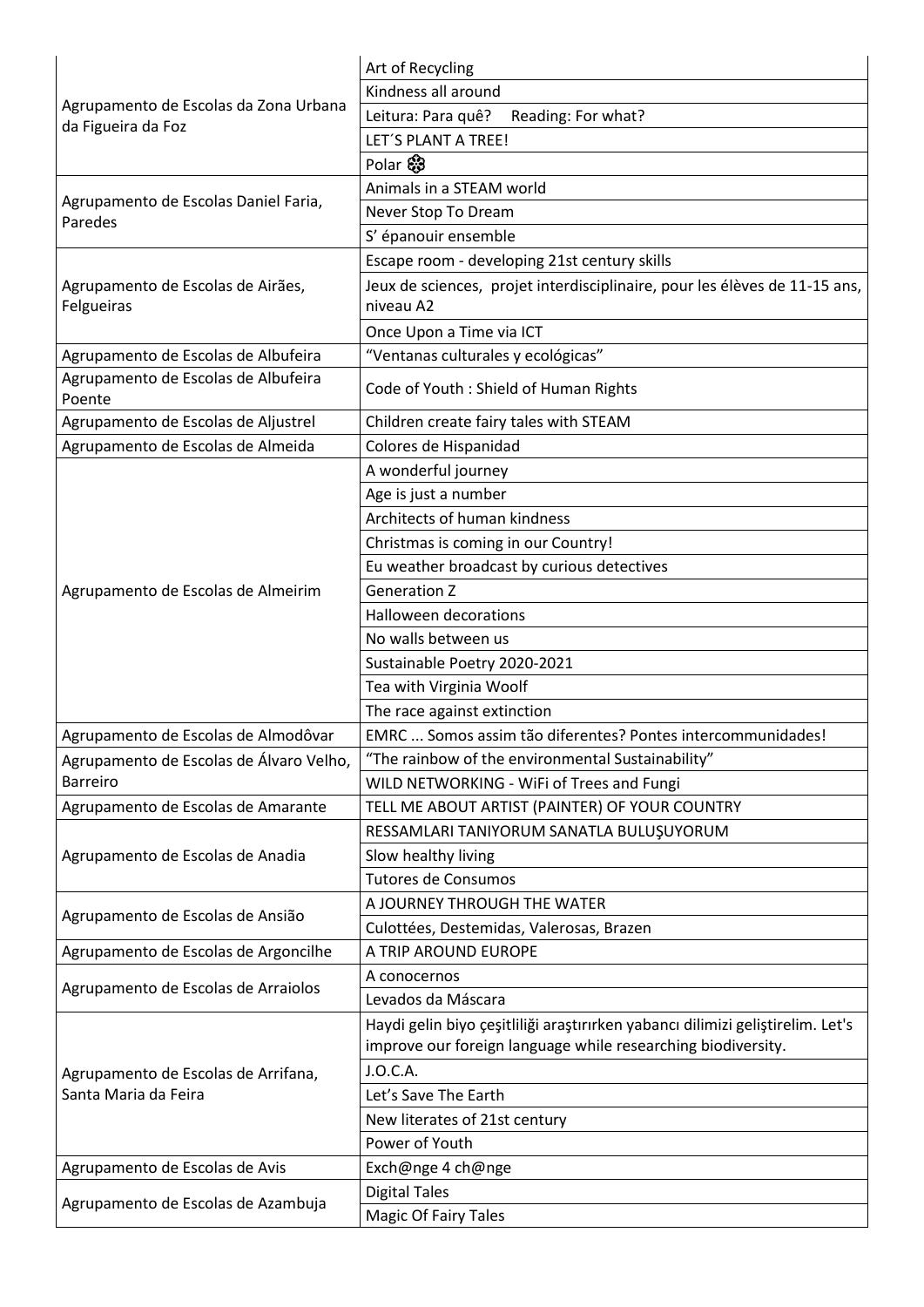|                                                                 | Maths is everywhere; it's fun!                                                 |
|-----------------------------------------------------------------|--------------------------------------------------------------------------------|
|                                                                 | POWER OF ART                                                                   |
| Agrupamento de Escolas de Batalha                               | e- STEMChallenge                                                               |
|                                                                 | GEOLOGY - great, enjoy and observe landscapes, only geology, yes!              |
|                                                                 | Learning about ourselves and the spaces around us                              |
|                                                                 | Numeracy and Literacy through Coding and Robotics                              |
|                                                                 | <b>VIRIATO</b>                                                                 |
|                                                                 | Yo, tú, él jnos conocemos!                                                     |
| Agrupamento de Escolas de Borba                                 | Cultural Heritage Through the ICT                                              |
| Agrupamento de Escolas de Briteiros,                            | <b>CLIMATE OUR FUTURE</b>                                                      |
| Guimarães                                                       | EMRC  Somos assim tão diferentes? Pontes intercommunidades!                    |
| Agrupamento de Escolas de Caldas de<br>Vizela, Caldas de Vizela | Seven Colors of Art                                                            |
|                                                                 | "No more walls, just bridges" - Erasmus+                                       |
| Agrupamento de Escolas de Campo Maior                           | Colores de Hispanidad                                                          |
|                                                                 | <b>EmocionARTE</b>                                                             |
|                                                                 | Levados da Máscara                                                             |
| Agrupamento de Escolas de Campo,<br>Valongo                     | O mar começa aqui                                                              |
| Agrupamento de Escolas de Canedo                                | <b>STEAM for 5Ps</b>                                                           |
| Agrupamento de Escolas de Canelas, Vila<br>Nova de Gaia         | Robotic coding                                                                 |
| Agrupamento de Escolas de Carcavelos,                           | "N@veg@ndo entre Cultur@s" 2ªed.                                               |
| Cascais                                                         | LiterArtes - Modernist period                                                  |
| Agrupamento de Escolas de Casquilhos,<br><b>Barreiro</b>        | DE.CO.DE - Developing Competences, Developing Europe                           |
|                                                                 | Be simple - What does really matter?                                           |
| Agrupamento de Escolas de Castro Daire                          | Clases conectadas con la didáctica digital                                     |
|                                                                 | N.E.E.D. NATURE, ECOSYSTEM, ENERGY, DREAM                                      |
|                                                                 | Salud                                                                          |
| Agrupamento de Escolas de Celeirós,<br><b>Braga</b>             | Dikey Bahçe İle Daha Yeşil Bir Dünya (A Greener World With Vertical<br>Garden) |
| Agrupamento de Escolas de Celorico de<br><b>Basto</b>           | World Proverbs/ Sayings                                                        |
| Agrupamento de Escolas de Condeixa-a-<br>Nova                   | <b>Patrimoine Culturel</b>                                                     |
| Agrupamento de Escolas de Coruche                               | "How's Your Mask?"                                                             |
| Agrupamento de Escolas de Ermesinde,<br>Valongo                 | Together we can !                                                              |
| Agrupamento de Escolas de Esmoriz Ovar                          | Happy Birthday, Beethoven!                                                     |
| Norte                                                           | ROBOT MISSION: CO2 NEUTRAL GREEN CITY                                          |
| Agrupamento de Escolas de Fafe                                  | Sağlığını Salgından Koru (Protect Your Health From the Epidemic)               |
|                                                                 | The Magic of Mathematics                                                       |
| Agrupamento de Escolas de Fernão do Pó,<br><b>Bombarral</b>     | Navega na Internet, em "Segurança"                                             |
| Agrupamento de Escolas de Figueiró dos<br>Vinhos                | "Ventanas culturales y ecológicas"                                             |
| Agrupamento de Escolas de Fragoso,<br><b>Barcelos</b>           | All Together Now: Juntos Somos mais fortes                                     |
| Agrupamento de Escolas de Gafanha da                            | Act4Change                                                                     |
| Encarnação, Ílhavo                                              | Cuisine of My Country                                                          |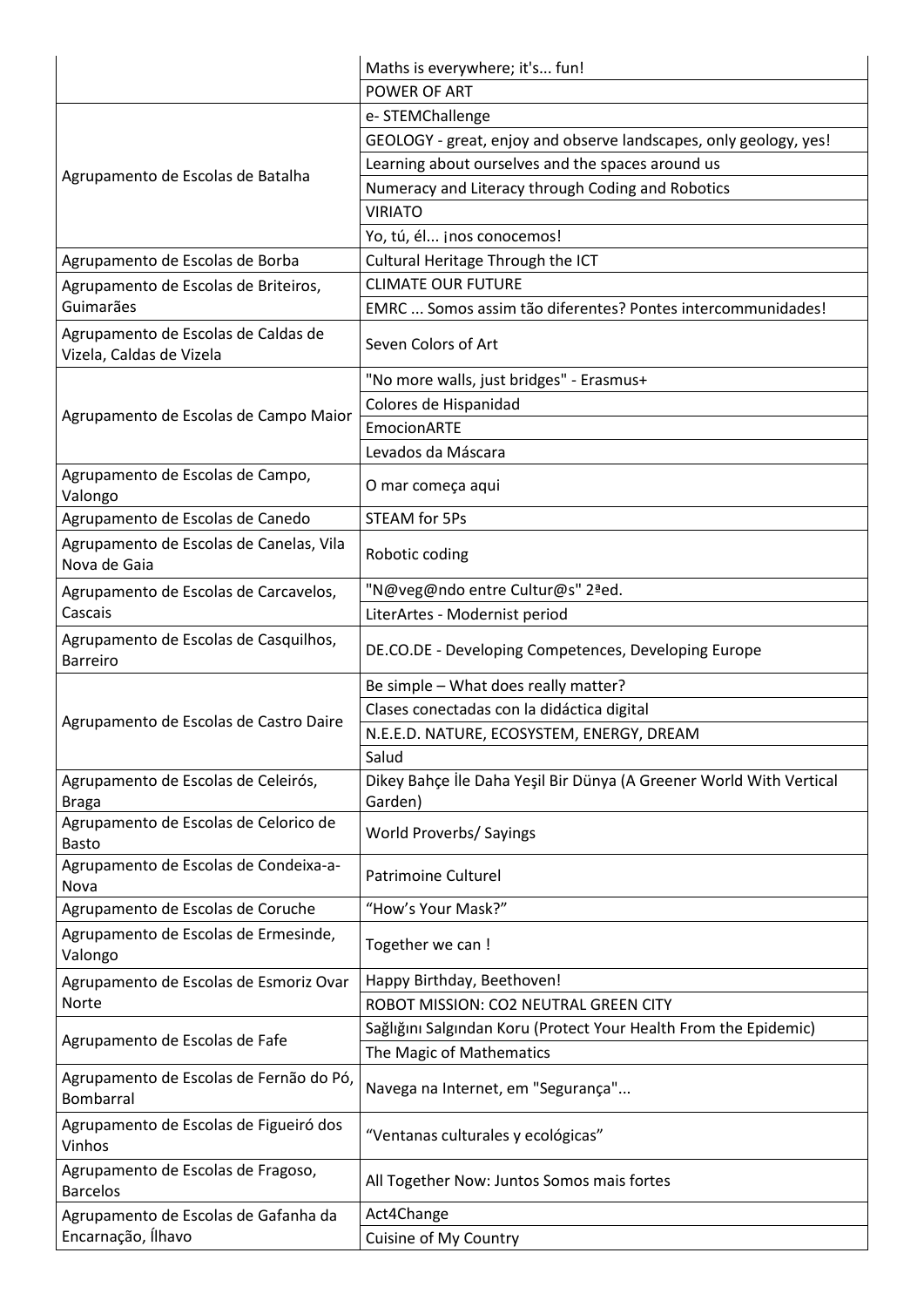| Agrupamento de Escolas de Idães,<br>Felgueiras                                                                                       | ACHIEVE+, Around Cultural Heritage Investigate European Values with<br>Erasmus+      |
|--------------------------------------------------------------------------------------------------------------------------------------|--------------------------------------------------------------------------------------|
|                                                                                                                                      | Start writing, no matter what                                                        |
|                                                                                                                                      | We are all one                                                                       |
|                                                                                                                                      |                                                                                      |
|                                                                                                                                      | Young Innovative enterprises                                                         |
| Agrupamento de Escolas de Ínfias, Vízela                                                                                             | MEDE - Museum Education in a Digital Era                                             |
| Agrupamento de Escolas de Lousada                                                                                                    | Let's share Europe's heritage!                                                       |
|                                                                                                                                      | Mirror Mirror on the wall, how could we hear them all?                               |
| Agrupamento de Escolas de Mafra                                                                                                      | <b>Christmas Flavors</b>                                                             |
| Agrupamento de Escolas de Marinha                                                                                                    | A(5R)TE                                                                              |
| <b>Grande Nascente</b>                                                                                                               | Christmas safe from COVID 19                                                         |
|                                                                                                                                      | Arkadaşım sen ol! & Be my friend !                                                   |
|                                                                                                                                      | <b>Art Connects Us</b>                                                               |
|                                                                                                                                      | <b>Collecting traditions</b>                                                         |
|                                                                                                                                      | Cultural Heritage - Kültürel Miras                                                   |
| Agrupamento de Escolas de Marrazes,                                                                                                  | <b>English Together</b>                                                              |
| Leiria                                                                                                                               | Hayallerimi Gökyüzü ile Buluşturuyorum / Bringing My Dreams<br>Together With The Sky |
|                                                                                                                                      | Let's save the Earth with creativity                                                 |
|                                                                                                                                      | Linking neighborhoods around Europe                                                  |
|                                                                                                                                      | My city in shapes                                                                    |
|                                                                                                                                      | My Digi-Diary / Dijital Günlüğüm                                                     |
|                                                                                                                                      | Be Healthy, Feel Happy!                                                              |
| Agrupamento de Escolas de Miranda do<br>Corvo                                                                                        | Healthy habits around us                                                             |
|                                                                                                                                      | <b>Influence Yourself</b>                                                            |
| Agrupamento de Escolas de Moinhos da<br>Arroja, Odivelas                                                                             | Küresel Hedefler için Yerel Faaliyetler / Local Activities for Global Goals          |
|                                                                                                                                      | Art of Recycling                                                                     |
|                                                                                                                                      | ATTENTION, PLEASE!                                                                   |
|                                                                                                                                      | climate changes in our Countries                                                     |
| Agrupamento de Escolas de Monte da<br>Ola, Viana do Castelo                                                                          | Global Educational Magazine: "February 21 - International Mother<br>Language Day".   |
|                                                                                                                                      | O mar começa aqui                                                                    |
|                                                                                                                                      | U BAGGHIU, LUOGO DI INCONTRI E DI VISSUTI                                            |
|                                                                                                                                      | <b>WATER IS LIFE</b>                                                                 |
| Agrupamento de Escolas de Montelongo,<br>Fafe                                                                                        | The Magic of Mathematics                                                             |
|                                                                                                                                      | "With Mathematics we will learn and play."                                           |
| Agrupamento de Escolas de Montemor-o-                                                                                                | <b>Generation Z</b>                                                                  |
| Novo                                                                                                                                 | Robots, Robots Everywhere                                                            |
|                                                                                                                                      | <b>STEAM Action: Springtime is coming</b>                                            |
| Agrupamento de Escolas de Montemor-o-<br>Velho<br>Agrupamento de Escolas de Montenegro,<br>Faro<br>Agrupamento de Escolas de Moure e | Art from Around the World                                                            |
|                                                                                                                                      | Art of Recycling                                                                     |
|                                                                                                                                      | <b>HELLO EARTHLING!</b>                                                              |
|                                                                                                                                      | <b>WATER IS LIFE</b>                                                                 |
|                                                                                                                                      | Nos amis européens                                                                   |
|                                                                                                                                      | Rendez-vous en Europe                                                                |
|                                                                                                                                      | <b>Green Ideas Great Opportunities</b>                                               |
| Ribeira do Neiva, Vila Verde                                                                                                         | Nós modelamos a realidade/We Model Reality                                           |
|                                                                                                                                      |                                                                                      |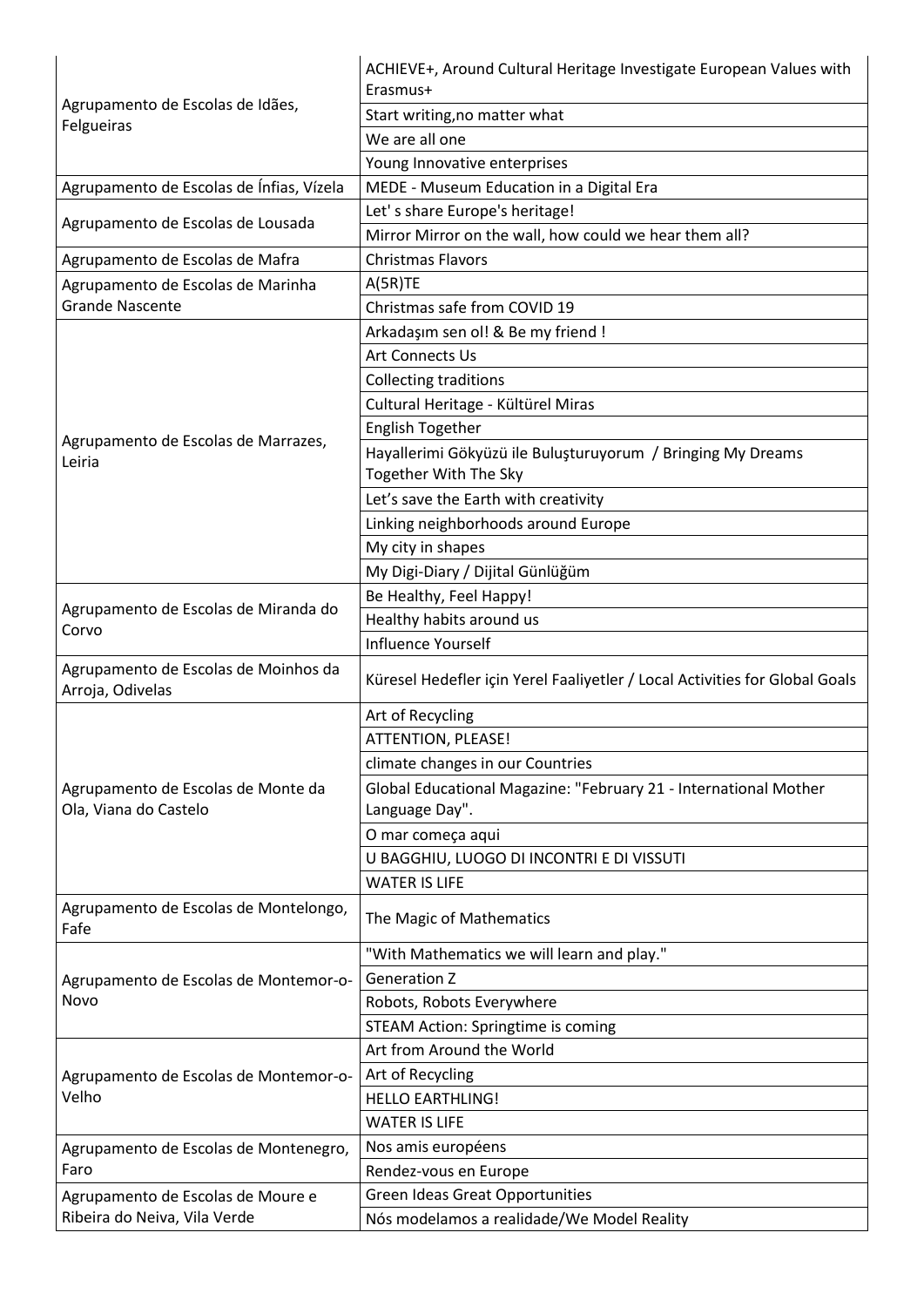|                                                      | ¡Tod@s cuentan!                                                                        |
|------------------------------------------------------|----------------------------------------------------------------------------------------|
|                                                      | Aprendizaje multidisciplinar en tiempos de COVID-19                                    |
|                                                      | CAN YOU SAY?                                                                           |
|                                                      | Creating Competent Citizens using 4Cs                                                  |
| Agrupamento de Escolas de Muralhas do                | Descubriendo Hispanoamérica                                                            |
| Minho, Valença                                       | <b>ENJOYING CODING</b>                                                                 |
|                                                      | expresARTE                                                                             |
|                                                      | SportArte                                                                              |
|                                                      | Un mundo de inspiraciones                                                              |
|                                                      | Viagens lusas de escrita                                                               |
| Agrupamento de Escolas de Oliveira de<br>Frades      | It's All About "e"!                                                                    |
| Agrupamento de Escolas de Oliveirinha                | I'm Different with my Special Learning Kits                                            |
| Agrupamento de Escolas de Ovar                       | Learning Bridges - a collaborative digital story "The Little Monsters go<br>to School" |
| Agrupamento de Escolas de Ovar Sul                   | Eco-Herit@ge Matters                                                                   |
|                                                      | Are You Aware ?                                                                        |
| Agrupamento de Escolas de Paço de                    | I'm Improving Myself                                                                   |
| Arcos, Oeiras                                        | <b>MIND OVER MATTER</b>                                                                |
| Agrupamento de Escolas de Paço de<br>Sousa, Penafiel | <b>Magic Of Fairy Tales</b>                                                            |
|                                                      | 3RS For Our World                                                                      |
| Agrupamento de Escolas de Palmela                    | Our culture, our future                                                                |
|                                                      | <b>ECOLOGY WORKSHOP</b>                                                                |
|                                                      | Heritage of Us (H.E.R.O.S)                                                             |
| Agrupamento de Escolas de Pardilhó                   | LIFE                                                                                   |
|                                                      | The Amazing Kingdom                                                                    |
| Agrupamento de Escolas de Parede,<br>Cascais         | <b>Climate Change Awareness: Air and Rivers</b>                                        |
| Agrupamento de Escolas de Paredes                    | 3199: AN ODYSSEY INTO THE GARDEN LEGACY                                                |
| Agrupamento de Escolas de Paredes de<br>Coura        | My favourite sports!                                                                   |
| Agrupamento de Escolas de Pedrógão<br>Grande         | Can we Save our Planet?                                                                |
| Agrupamento de Escolas de Penafiel<br>Sudeste        | Culture4Kids- Beyond the Textbook                                                      |
|                                                      | Building Bridges of Friendship (EFL, 1st year)                                         |
| Agrupamento de Escolas de Penalva do<br>Castelo      | My Friendship Adventure                                                                |
|                                                      | Sharing & Growing up Together                                                          |
|                                                      | Cultural heritage: learn, share and play!                                              |
|                                                      | Daily English                                                                          |
|                                                      | Educate for a Sustainable Ocean                                                        |
| Agrupamento de Escolas de Pinheiro,<br>Penafiel      | La Covida Loca                                                                         |
|                                                      | Saf(eT)yLandia- Be responsible online!                                                 |
|                                                      | Writing shortens the distances                                                         |
|                                                      | <b>Your Trash Travels</b>                                                              |
|                                                      | <b>JUN PLANETA PARA EL FUTURO!</b>                                                     |
| Agrupamento de Escolas de Pombal                     | 10 math challenges                                                                     |
|                                                      | Aprender español jugando a "La palabra escondida"                                      |
|                                                      | Colores de Hispanidad                                                                  |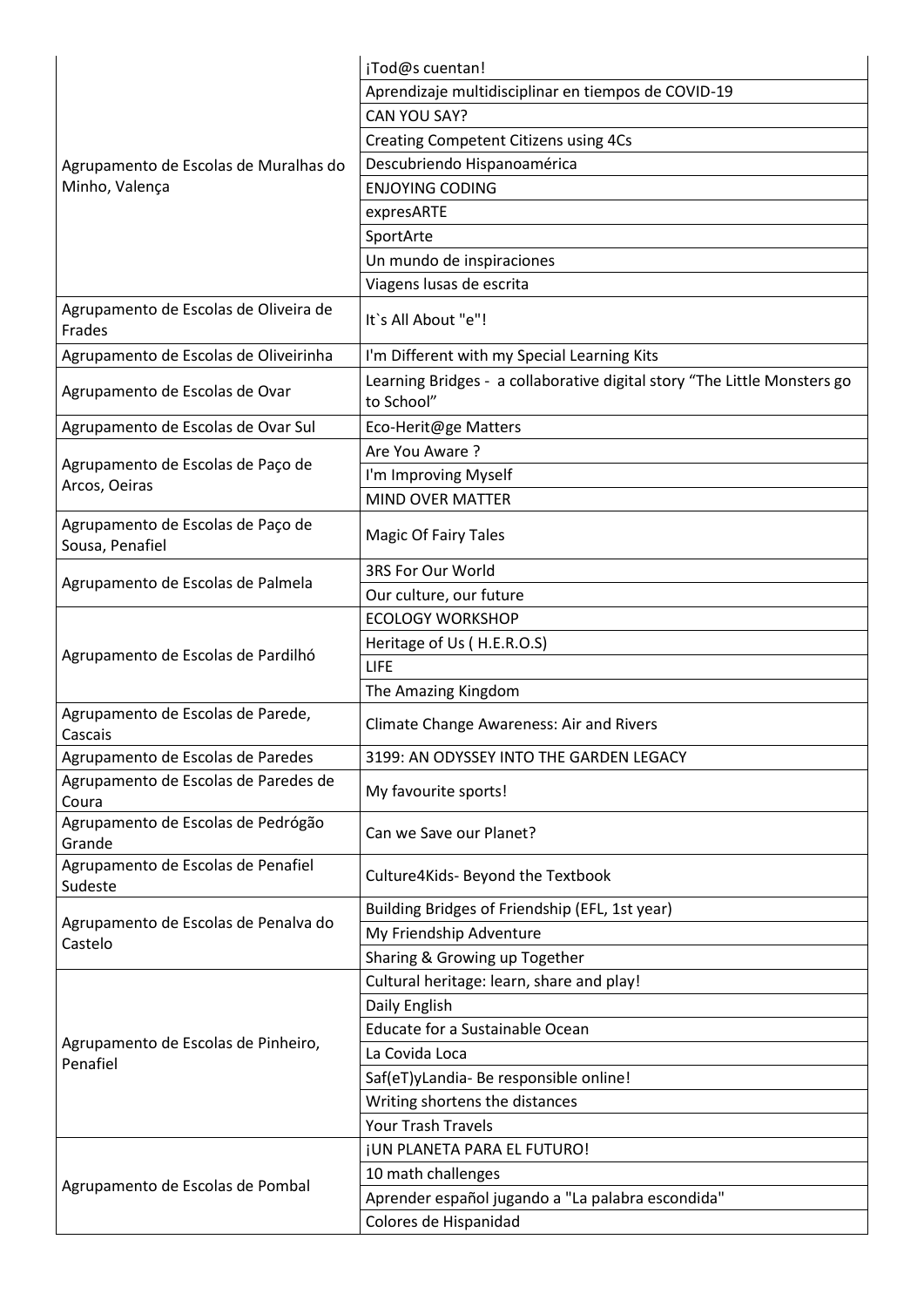|                                                          | <b>DR MATH</b>                                                |
|----------------------------------------------------------|---------------------------------------------------------------|
|                                                          | Educação Ambiental: um novo desafio                           |
|                                                          | Mi Planeta, Mi Rincón                                         |
|                                                          | Up2Us                                                         |
| Agrupamento de Escolas de Ponte de<br>Lima               | Surfing our Roots                                             |
|                                                          | "I, you and we will get to know each other better"            |
| Agrupamento de Escolas de Prado, Vila<br>Verde           | Nós modelamos a realidade/We Model Reality                    |
|                                                          | Our Garden                                                    |
| Agrupamento de Escolas de Proença-a-<br>Nova             | Levados da Máscara                                            |
|                                                          | HEALTHY FOOD HEALTHY CHILDREN                                 |
| Agrupamento de Escolas de Rates, Póvoa<br>de Varzim      | <b>Intercultural Union</b>                                    |
|                                                          | Roald Dahl: the Dream Factory                                 |
| Agrupamento de Escolas de Ribeira de<br>Pena             | Öğrenciler Öğretmen Olursa/ What if students were teachers    |
| Agrupamento de Escolas de Santa Comba<br>Dão             | Covid 19 and social distancing: how do you live with it?      |
| Agrupamento de Escolas de Santo André,                   | Dünya Benim Laboratuvarım (World Is My Laboratory)            |
| <b>Barreiro</b>                                          | Fun English with Web 2.0 Tools                                |
|                                                          | THE BLUE PLANET                                               |
| Agrupamento de Escolas de Santo<br>António               | Milage Learn +                                                |
| Agrupamento de escolas de São João da                    | "Friends beyond borders"                                      |
| Pesqueira                                                | Moi, (mon) l'école et son importance, mon avenir              |
| Agrupamento de Escolas de São João da<br>Talha, Loures   | My Water of Life                                              |
| Agrupamento de Escolas de São Julião da<br>Barra, Oeiras | Our European Day of languages Book                            |
| Agrupamento de Escolas de São Martinho<br>do Porto       | Unstereotyping Europe with Asterix                            |
|                                                          | "Literatura Popular Para sempre recordar"                     |
|                                                          | <b>FRIENDSHIP G@RDENS</b>                                     |
| Agrupamento de Escolas de São                            | La jeunesse aime ça !                                         |
| Martinho, Santo Tirso                                    | Mathematics and the architectural of my city                  |
|                                                          | Me, My family and My city                                     |
|                                                          | Melodia das Flores                                            |
|                                                          | Digital Z Generation is on the stage in 2030                  |
| Agrupamento de Escolas de Sátão                          | The Asia-Europe Writing Blog project on SDG and AI for Gender |
|                                                          | Equality                                                      |
|                                                          | Let's imagine and draw the butterfly Aris!                    |
| Agrupamento de Escolas de Seia                           | Media Academy in your Hands                                   |
|                                                          | C.L.U.E. - Collaborating and Learning United by English       |
| Agrupamento de Escolas de Silves                         | <b>Happy Campers</b>                                          |
| Agrupamento de Escolas de Sines                          | THE MEDIA HEROES                                              |
| Agrupamento de Escolas de Teixoso,                       | "Penfriends - Amigos na ponta da caneta"                      |
| Covilhã                                                  | <b>Rural friends</b>                                          |
| Agrupamento de Escolas de Trancoso                       | O mar começa aqui                                             |
|                                                          | <b>WATER IS LIFE</b>                                          |
| Agrupamento de Escolas de Trigal de                      | Art Therapy                                                   |
| Santa Maria, Braga                                       | <b>SUSDI</b>                                                  |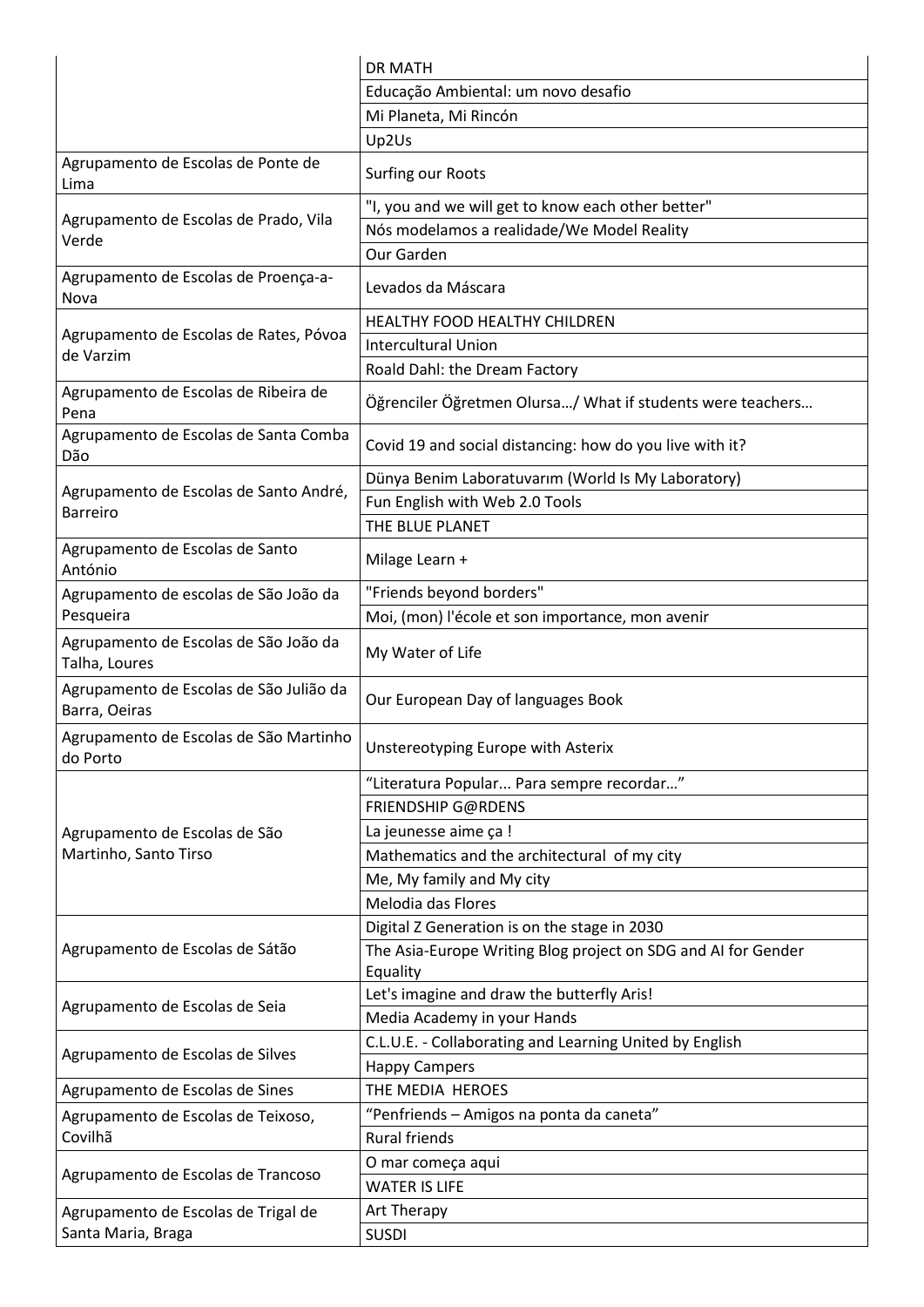| Agrupamento de Escolas de Valadares                           | Children building cities together                                                  |
|---------------------------------------------------------------|------------------------------------------------------------------------------------|
|                                                               | Educate for a Sustainable Ocean                                                    |
|                                                               | Let's make new friends                                                             |
| Agrupamento de Escolas de Valbom,<br>Gondomar                 | Origami Story                                                                      |
| Agrupamento de Escolas de Vallis Longus,<br>Valongo           | STAYING HOME WITH MY E-PENPAL                                                      |
|                                                               | DITA-Discover, Tell, Archive                                                       |
| Agrupamento de Escolas de Valongo                             | I READ, I IMAGINE                                                                  |
|                                                               | Light me the way                                                                   |
| Agrupamento de Escolas de Valpaços                            | <b>AUTHENTIC CODING</b>                                                            |
| Agrupamento de Escolas de Vendas                              | FOTOĞRAFLAR İLE ŞEHRİM                                                             |
| Novas                                                         | Navega na Internet, em "Segurança"                                                 |
|                                                               | <b>ACT GREEN</b>                                                                   |
| Agrupamento de Escolas de Vialonga, Vila                      | <b>GELECEĞE NEFES OLALIM</b>                                                       |
| Franca de Xira                                                | Learning with proverbs and old sayings                                             |
|                                                               | <b>LOOSE PARTS</b>                                                                 |
|                                                               | <b>DigiKids</b>                                                                    |
| Agrupamento de Escolas de Vidigueira                          | I am sharing I am happy                                                            |
|                                                               | I'M AT HOME! SO I EAT                                                              |
|                                                               | LET'S CLIMB ENGLISH LADDER & SLIDE!                                                |
|                                                               | Colores de Hispanidad                                                              |
| Agrupamento de Escolas de Vieira de<br>Leiria                 | expresARTE                                                                         |
|                                                               | Un mundo de inspiraciones                                                          |
| Agrupamento de Escolas de Vila Nova de<br>Poiares             | <b>Street animals</b>                                                              |
| Agrupamento de Escolas de Vila Real de<br>Santo António       | My Culture - Your Culture - Our Culture                                            |
| Agrupamento de Escolas de Vila Velha de<br>Ródão              | Our green treasure                                                                 |
|                                                               | Kİmyasal Hayatımız                                                                 |
| Agrupamento de Escolas de Vila Viçosa                         | <b>OUR CELLS OUR POWER</b>                                                         |
|                                                               | Zero waste                                                                         |
|                                                               | Digitalists in the media                                                           |
|                                                               | Geography of Gender                                                                |
| Agrupamento de Escolas de Vilela,<br>Paredes                  | Green Steps, building our future                                                   |
|                                                               | Journey 2 Medi@ Liter@cy                                                           |
|                                                               | Sports legends of the past                                                         |
|                                                               | "Share my emotion' - the easiest way of learning by art, drama, music,             |
| Agrupamento de Escolas do Barreiro                            | dance and sport                                                                    |
|                                                               | <b>DREAMS</b>                                                                      |
|                                                               | Global Citizenship                                                                 |
|                                                               | How could SEL make School a happier place?                                         |
|                                                               | Impact of technology on students -A teacher's perspective (ITS)                    |
|                                                               | IMPROVING CREATIVE PROBLEM SOLVING SKILLS IN MATH WITH THE<br><b>HELP OF GAMES</b> |
| Agrupamento de Escolas do Bom Sucesso,<br>Vila Franca de Xira | <b>EUROPEAN ECO FRIENDS</b>                                                        |
|                                                               | Being a mother in a pandemic time.                                                 |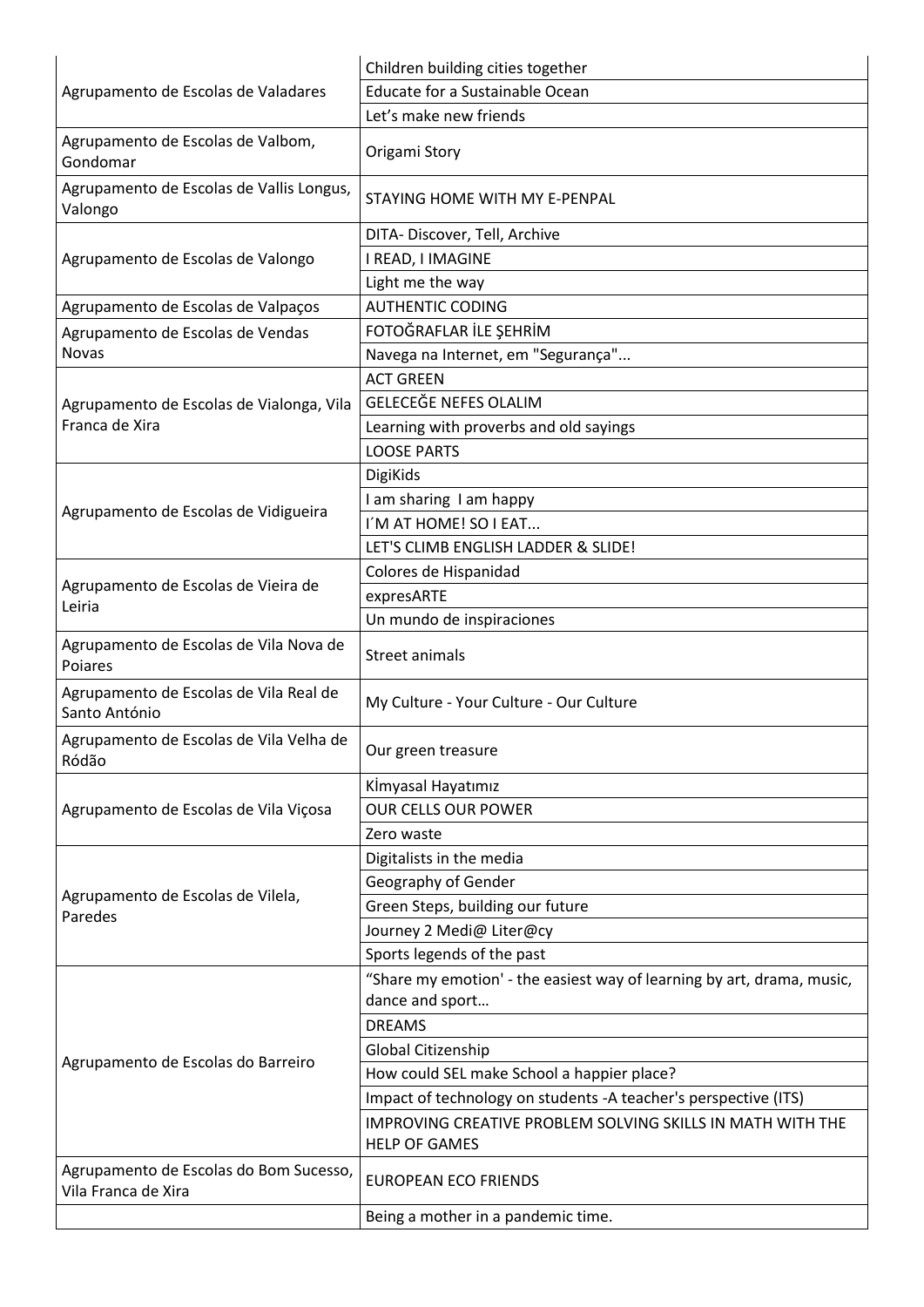| Agrupamento de Escolas do Bonfim,<br>Portalegre                 | Colores de Hispanidad                                           |
|-----------------------------------------------------------------|-----------------------------------------------------------------|
|                                                                 | DUYGUMUN DOSTUYUM (FRIEND OF MY EMOTION)                        |
|                                                                 | Pi Week celebration                                             |
|                                                                 | Together we are Europe!                                         |
| Agrupamento de Escolas do Castêlo da<br>Maia, Maia              | Colores de Hispanidad                                           |
| Agrupamento de Escolas do Montijo                               | FOR A WORLD                                                     |
|                                                                 | European day of languages 2020                                  |
| Agrupamento de Escolas do Sudeste de                            | Let's decorate Christmas tree together                          |
| Baião                                                           | Let's Make Friends Fur-Ever                                     |
|                                                                 | Making friends around the World                                 |
| Agrupamento de Escolas do Vale de São<br>Torcato, Guimarães     | Mediaddiction                                                   |
| Agrupamento de Escolas Domingos                                 | CALENDARIO DE ADVIENTO EUROPEO                                  |
| Sequeira, Leiria                                                | Stop Climate changes: explore & protect !                       |
|                                                                 | Be Ocean Wise- European Blue School Project                     |
| Agrupamento de Escolas Dr. Alberto Iria,                        | Climate Change: From Local to Global                            |
| Olhão                                                           | European DNA                                                    |
|                                                                 | SOS                                                             |
|                                                                 | The Net, a lifelong experience                                  |
| Agrupamento de Escolas Dr. Azevedo<br>Neves, Amadora            | Lusofonia na Web                                                |
| Agrupamento de Escolas Dr. Bento da<br>Cruz                     | "Água Reflexo da Vida"                                          |
| Agrupamento de Escolas Dr. Flávio<br>Gonçalves, Póvoa de Varzim | Science takes the street                                        |
| Agrupamento de Escolas Dr. Francisco<br>Fernandes Lopes, Olhão  | Computational thinking                                          |
| Agrupamento de Escolas Dr. Francisco                            | L@ngu@ges4all!                                                  |
| Sanches, Braga                                                  | North East West South = N.E.W.S.!                               |
|                                                                 | SAFE Super Amazing Friends of Europe                            |
| Agrupamento de Escolas Dr. Ginestal                             | <b>Strong Enough</b>                                            |
| Machado, Santarém                                               | Sustainable Schools 4 Sustainable Europe                        |
|                                                                 | THE SILENT SCREAM OF WATER                                      |
| Agrupamento de Escolas Dr. Guilherme                            | European Day of Languages (across the curriculum)               |
| Correia de Carvalho, Seia                                       | We CARE (We Collaborate Actively and Resiliently on Earth)      |
| Agrupamento de Escolas Dr. Jorge<br>Correia, Tavira             | Es Por Ti                                                       |
| Agrupamento de Escolas Dr. Júlio Martins,<br>Chaves             | Viagens lusas de escrita                                        |
| Agrupamento de Escolas Dr. Machado<br>Matos                     | BİYOLOJİYİ ÖĞRENMEYİ ÖĞRENİYORUZ (WE LEARN TO LEARN<br>BIOLOGY) |
|                                                                 | Eco-Herit@ge Matters                                            |
| Agrupamento de Escolas Dr. Manuel<br>Gomes de Almeida           | On the edge                                                     |
|                                                                 | <b>SPORT 4 PEACE &amp; TRUST</b>                                |
|                                                                 | <b>Virtual Tour Guide</b>                                       |
| Agrupamento de Escolas Dr. Manuel<br>Laranjeira, Espinho        | Pandemi Günlerinde Sanat / Art in Pandemic Days                 |
| Agrupamento de Escolas Dr. Mário                                | Gender in Equality                                              |
| Sacramento                                                      | Me and my country                                               |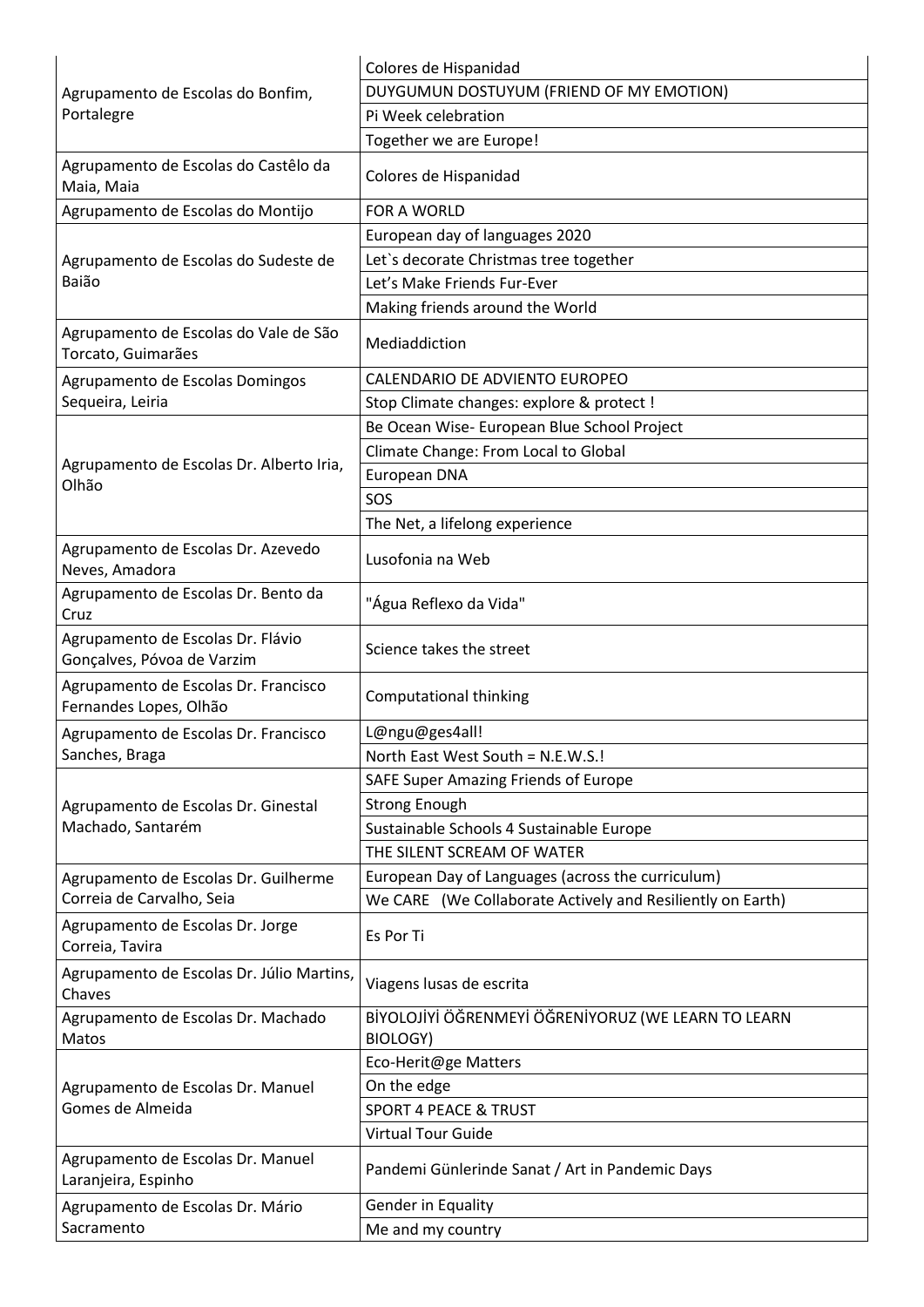| Agrupamento de Escolas Dr. Serafim Leite                   | LET'S DRAW SONGS                                                                                                                                                             |
|------------------------------------------------------------|------------------------------------------------------------------------------------------------------------------------------------------------------------------------------|
|                                                            | THE LANGUAGE OF MUSIC                                                                                                                                                        |
| Agrupamento de Escolas Dr. Vieira de<br>Carvalho, Maia     | I feel good!                                                                                                                                                                 |
|                                                            | İÇİNDEKİ RİTMİ KEŞFET - DISCOVER THE RHYTHM INSIDE                                                                                                                           |
|                                                            | Playing with words: shared writings                                                                                                                                          |
|                                                            | Science of Our Body                                                                                                                                                          |
|                                                            | Space twinning - let's explore Solar system together                                                                                                                         |
|                                                            | <b>STEM class of Little Hands</b>                                                                                                                                            |
| Agrupamento de Escolas Drª Laura Ayres,                    | Amis francophones                                                                                                                                                            |
| Loulé                                                      | expresARTE                                                                                                                                                                   |
| Agrupamento de Escolas Emídio Navarro,                     | I am not a target! Bullying and cyber-bullying in the scholar                                                                                                                |
| Almada                                                     | environment                                                                                                                                                                  |
| Agrupamento de Escolas Eng. Duarte<br>Pacheco, Loulé       | L'école se fait du cinéma                                                                                                                                                    |
|                                                            | Esta é minha cidade  como é a tua?                                                                                                                                           |
|                                                            | Forest for life                                                                                                                                                              |
| Agrupamento de Escolas Eugénio de<br>Castro, Coimbra       | Gledam more, slušam more i volim more/I watch the sea, I listen to the<br>sea and I love the sea                                                                             |
|                                                            | World Earth Day 2021                                                                                                                                                         |
| Agrupamento de Escolas Fernando<br>Pessoa, Lisboa          | Colores de Hispanidad                                                                                                                                                        |
| Agrupamento de Escolas Francisco de                        | ElectroPictionary                                                                                                                                                            |
| Holanda, Guimarães                                         | I Am The Tourism Ambassador Of My Country                                                                                                                                    |
| Agrupamento de Escolas Francisco<br>Simões, Almada         | Volunteens say: "BASTA con Climate Change" #eTw4climate                                                                                                                      |
| Agrupamento de Escolas Frei Gonçalo de                     | Demain tous solidaires                                                                                                                                                       |
| Azevedo                                                    | Écoles vertes                                                                                                                                                                |
| Agrupamento de Escolas Frei Heitor<br>Pinto, Covilhã       | Programação e Matemática - relação com dois sentidos / Programming<br>and Mathematics - two-way relationship / Programmation et<br>Mathématiques - relation bidirectionnelle |
|                                                            | All Together Now: Juntos Somos mais fortes                                                                                                                                   |
|                                                            | <b>Culture Explorers Are Online</b>                                                                                                                                          |
| Agrupamento de Escolas Frei João de Vila                   | <b>Discoveries Route</b>                                                                                                                                                     |
| do Conde                                                   | Me, My family and My city                                                                                                                                                    |
|                                                            | The SEA we want to see                                                                                                                                                       |
|                                                            | Through Gesture and Sound: Unity in Diversity                                                                                                                                |
|                                                            | Christmas cards exchange from Europe                                                                                                                                         |
|                                                            | Citius, Altius, Fortius ∞                                                                                                                                                    |
|                                                            | <b>Frames for Films</b>                                                                                                                                                      |
| Agrupamento de Escolas Gaia Nascente,<br>Vila Nova De Gaia | In line with Scientists (Bilim Insanlarının İzinde)                                                                                                                          |
|                                                            | Italy calls Europe : let's get to know each other and introduce our cities                                                                                                   |
|                                                            | - Italia chiama Europa: conosciamoci e presentiamo le nostre città                                                                                                           |
|                                                            | Light me the way                                                                                                                                                             |
|                                                            | Many tongues, one Union - European Day of Languages 2020                                                                                                                     |
|                                                            | New Books, Same Places                                                                                                                                                       |
|                                                            | To Believe! Pi's $(\pi)$ Life: the school is a house of many rooms                                                                                                           |
| Agrupamento de Escolas General Serpa<br>Pinto, Cinfães     | Toy Story: revisiting our grandparents and parents' playground                                                                                                               |
| Agrupamento de Escolas Gil Eanes, Lagos                    | INCLUATION: from ex- to INCLusive educATION                                                                                                                                  |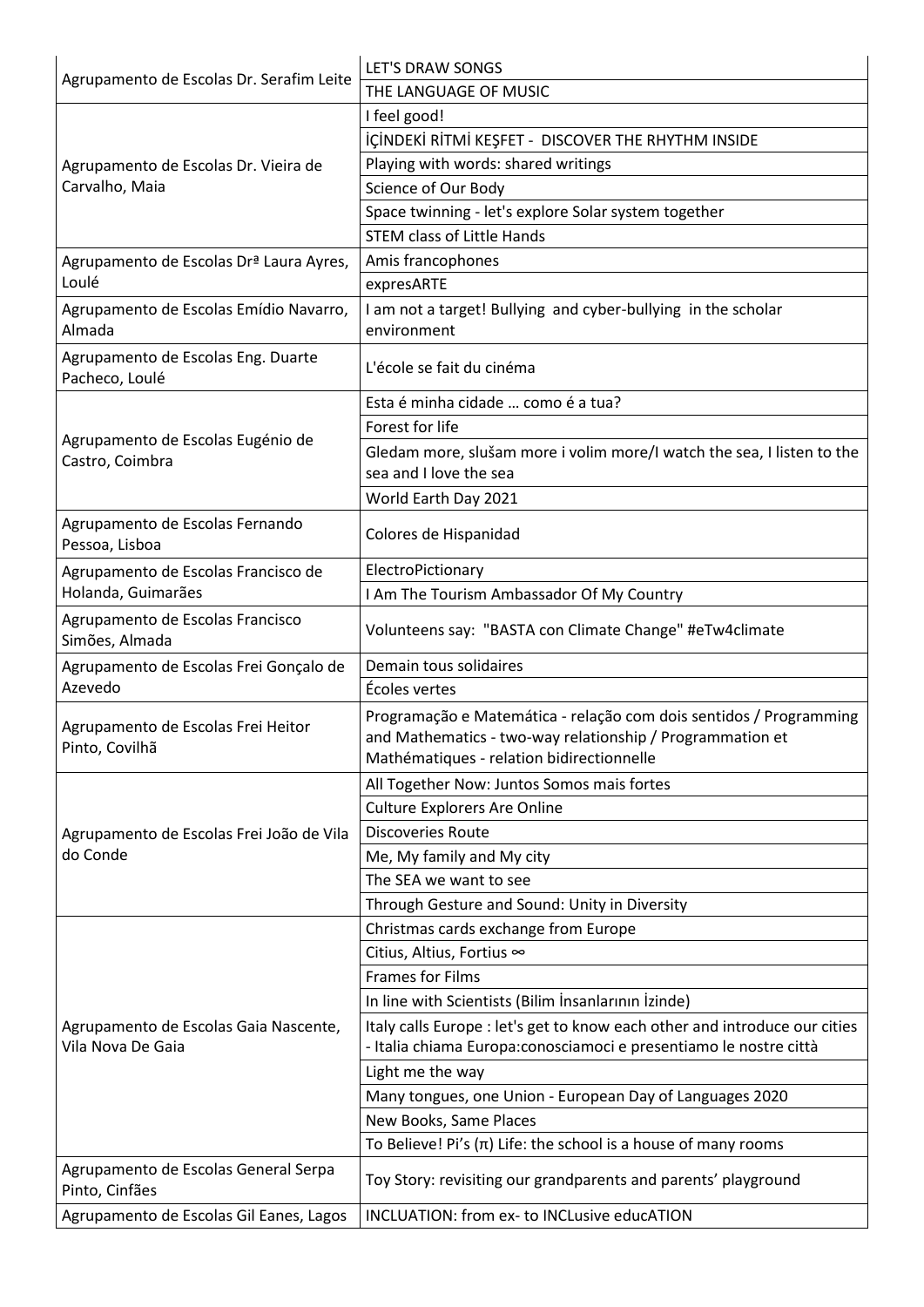| Agrupamento de Escolas Gil Vicente,<br>Guimarães            | Christmas around Europe                                                              |
|-------------------------------------------------------------|--------------------------------------------------------------------------------------|
| Agrupamento de Escolas Gonçalo<br>Sampaio, Póvoa de Lanhoso | From Theory to Practice with Montessori                                              |
|                                                             | Learn English with friend / Arkadaşınla İngilizce Öğren.                             |
|                                                             | Learning Through Photography                                                         |
|                                                             | <b>MY ART IS YOURS</b>                                                               |
|                                                             | <b>UNESCO Heritage Ambassadors</b>                                                   |
| Agrupamento de Escolas Grão Vasco,<br>Viseu                 | Colores de Hispanidad                                                                |
|                                                             | <b>Creative Penpals</b>                                                              |
|                                                             | eQUALITY OF LIFE                                                                     |
| Agrupamento de Escolas Henrique<br>Sommer, Maceira, Leiria  | <b>Feelings without Borders</b>                                                      |
|                                                             | <b>MATH AND MORE</b>                                                                 |
|                                                             | Münchhausen's new clothes                                                            |
| Agrupamento de Escolas Infante D.<br>Henrique, Viseu        | We need to connect!                                                                  |
| Agrupamento de Escolas Irmãos Passos                        | Easy Zero Waste                                                                      |
| Agrupamento de Escolas José Estêvão,<br>Aveiro              | <b>Blended English</b>                                                               |
| Agrupamento de Escolas José Régio,<br>Portalegre            | <b>IMPACT</b>                                                                        |
|                                                             | LA LIGA DE LOS INMORTALES                                                            |
|                                                             | Little painters, Huge masterpieces!                                                  |
| Agrupamento de Escolas José Relvas,<br>Alpiarça             | Lusofonia na Web                                                                     |
|                                                             | Rímame                                                                               |
|                                                             | The Other Side of Media (Medyanın Öteki Yüzü)                                        |
| Agrupamento de Escolas Lapiás, Sintra                       | <b>STEAM for SEN (Special Educational Needs)</b>                                     |
| Agrupamento de Escolas Latino Coelho,                       | Las @venturas del saber por la ruta de Cervantes                                     |
| Lamego                                                      | Mujeres y niñas en ciencia, jPor supuesto! Women and girls in<br>science, of course! |
| Agrupamento de Escolas Lima-de-Faria,<br>Cantanhede         | Colores de Hispanidad                                                                |
| Agrupamento de Escolas Marcelino<br>Mesquita do Cartaxo     | "Working in the European Union- Cross Cultural Behaviour"                            |
|                                                             | Caballeros de Don Quijote                                                            |
| Agrupamento de Escolas Marquês de<br>Marialva, Cantanhede   | CALENDARIO DE ADVIENTO EUROPEO                                                       |
|                                                             | Colores de Hispanidad                                                                |
|                                                             | Radio Science - Impossible Interviews                                                |
| Agrupamento de Escolas Martim de<br>Freitas, Coimbra        | SOS Planeta / Planète                                                                |
| Agrupamento de Escolas Martinho Árias -<br>Soure            | Colores de Hispanidad                                                                |
|                                                             | Design For A Better World                                                            |
|                                                             | Let's Save The Earth                                                                 |
|                                                             | Mi agenda 2030                                                                       |
| Agrupamento de Escolas Matilde Rosa<br>Araújo, Cascais      | Lusofonia na Web                                                                     |
| Agrupamento de Escolas Miguel Torga,<br>Bragança            | Digital Learning in English Language                                                 |
| Agrupamento de Escolas Miguel Torga,<br>Queluz              | Que reste-t-il des amours d'antan ?                                                  |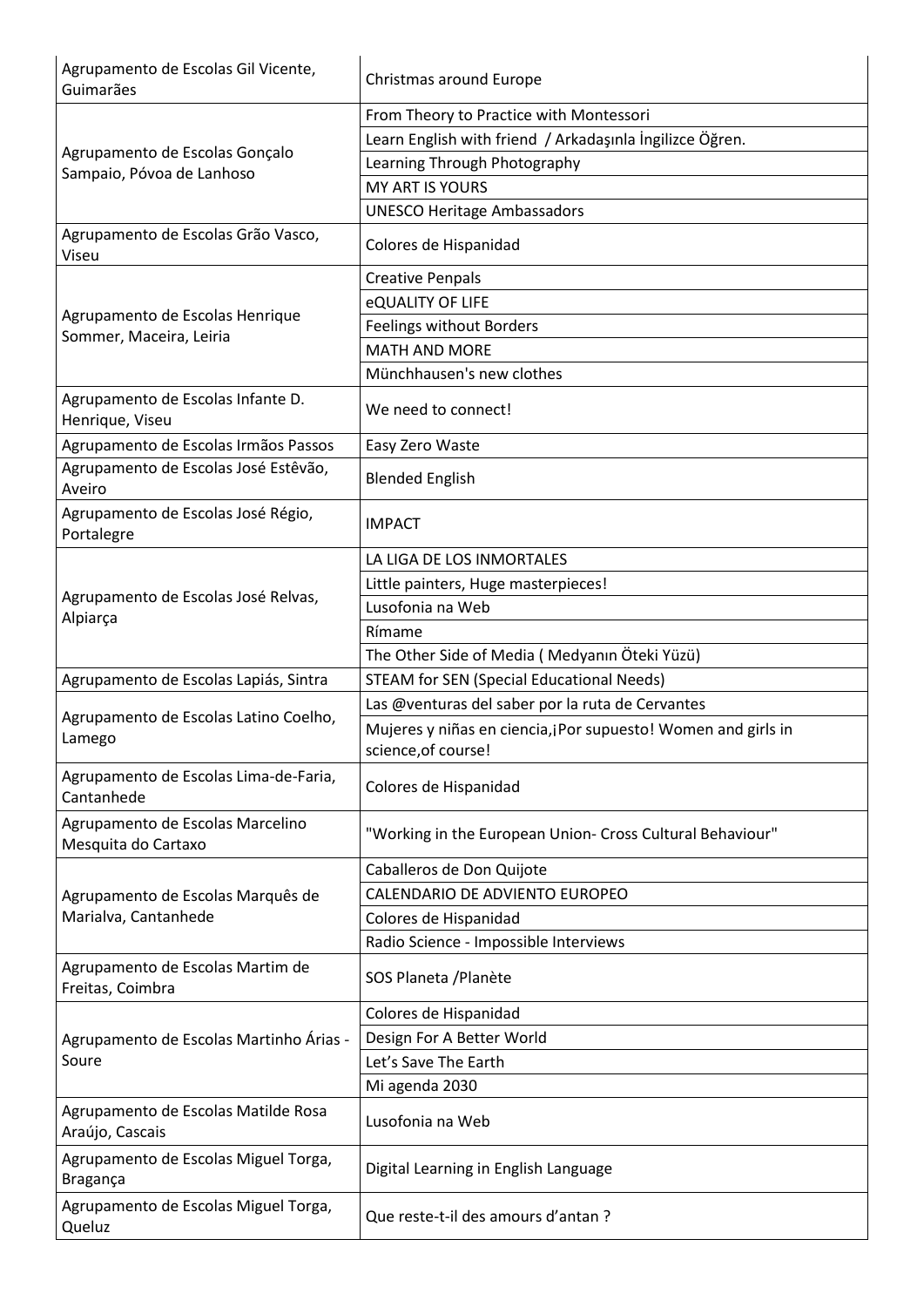| Agrupamento de Escolas Miguel Torga,<br>Sabrosa        | THIS IS HOW WE DO IT!                                                                              |
|--------------------------------------------------------|----------------------------------------------------------------------------------------------------|
| Agrupamento de Escolas Monte da Lua                    | Fun with English                                                                                   |
|                                                        | My Heritage My City                                                                                |
|                                                        | Poetas peninsulares: Mestres da mesma língua / Poetas peninsulares:<br>Maestros de la misma lengua |
| Agrupamento de Escolas Morgado de                      | "Más allá de la frontera"                                                                          |
| Mateus                                                 | "Aprendemos Español conectad@s"                                                                    |
| Agrupamento de Escolas n.º 3 de Elvas                  | Doğadaki Okulum - My School In Nature                                                              |
|                                                        | <b>False News and Misinformation in Comics</b>                                                     |
|                                                        | I Am The Tourism Ambassador Of My Country                                                          |
|                                                        | RENGARENK DÜNYAM - MY COLORFUL WORLD                                                               |
|                                                        | Ah şu matematikçiler (Oh those mathematicians)                                                     |
|                                                        | <b>ALGORITHM WORKSHOPS</b>                                                                         |
|                                                        | Artistic Journey of Mathematics / Matematiğin Sanatsal Yolculuğu                                   |
|                                                        | <b>ASTROKIDS</b>                                                                                   |
|                                                        | <b>Barrier-free Europe</b>                                                                         |
|                                                        | Be Happy!                                                                                          |
|                                                        | Be Healthy With Stem+a                                                                             |
|                                                        | <b>Birds Without Borders</b>                                                                       |
|                                                        | BİRLİKTE GÜÇLÜYÜZ & WE ARE STRONG TOGETHER                                                         |
|                                                        | <b>CIVILIZATION MELODIES</b>                                                                       |
|                                                        | D-CASE in Science                                                                                  |
|                                                        | <b>Digital Defenders</b>                                                                           |
|                                                        | <b>FUN LEARNING CLUB</b>                                                                           |
|                                                        | GameTwinning                                                                                       |
|                                                        | <b>Guardians Of Our Planet</b>                                                                     |
|                                                        | Hayallerimin Gücü Adına-For the Power of My Dreams                                                 |
|                                                        | Health innovation with stem                                                                        |
|                                                        | Imagine The Code                                                                                   |
| Agrupamento de Escolas n.º 3 de Rio<br>Tinto, Gondomar | International Year of Fruits and Vegetables                                                        |
|                                                        | Kültür Mozaiğimiz-Our Culture Mosaic                                                               |
|                                                        | Life is in Recycling                                                                               |
|                                                        | <b>MATHEMATIC CAFE</b>                                                                             |
|                                                        | Maths is everywhere; it's fun!                                                                     |
|                                                        | My Bio Based STEM Activities                                                                       |
|                                                        | MY CREATIVE MATERIALS                                                                              |
|                                                        | My Fun Workshops                                                                                   |
|                                                        | My Water Footprint                                                                                 |
|                                                        | POWER OF ART                                                                                       |
|                                                        | <b>STEAMIST</b>                                                                                    |
|                                                        | <b>Super Healthy Kids</b>                                                                          |
|                                                        | <b>TECHNOLANG</b>                                                                                  |
|                                                        | THE CATCHER IN THE DIGITAL RYE - ÇAVDAR TARLASINDA DİJİTAL                                         |
|                                                        | ÇOCUKLAR                                                                                           |
|                                                        | TO THE FUTURE WITH STEM                                                                            |
|                                                        | <b>TWINOPIANS</b>                                                                                  |
|                                                        | <b>UNESCO Heritage Ambassadors</b>                                                                 |
|                                                        | Watch out online! (Segura-te online!)                                                              |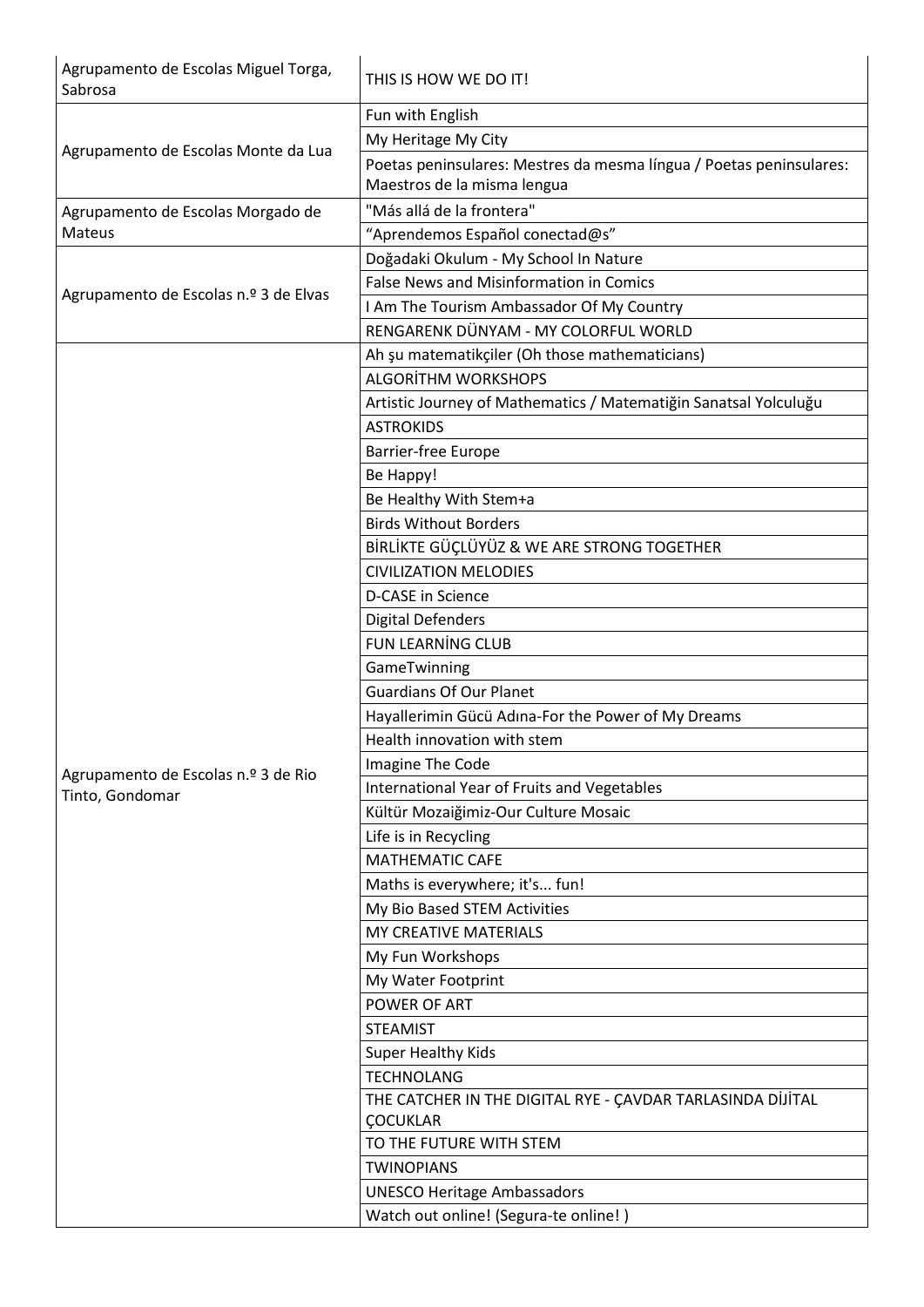|                                                                           | <b>WONDERFUL KİDS</b>                                       |
|---------------------------------------------------------------------------|-------------------------------------------------------------|
|                                                                           | T4E : Different, yet connected!                             |
| Agrupamento de Escolas nº 1 de Elvas                                      | Kindness all around                                         |
|                                                                           | Reading: For what?<br>Leitura: Para quê?                    |
|                                                                           | DE PEQUEÑO, EN EL COLE, JUGABA A                            |
| Agrupamento de Escolas nº 2 de Elvas                                      | Um livro Uma flor Um abraço                                 |
|                                                                           | Can our customs lead us to a healthy lifestyle?             |
| Agrupamento de Escolas Nuno Gonçalves,                                    | Spectrum, united by diversity                               |
| Lisboa                                                                    | <b>Travelling In European Countries</b>                     |
| Agrupamento de Escolas Padre                                              | A house called "land".                                      |
| Bartolomeu de Gusmão, Lisboa                                              | e-guruming                                                  |
|                                                                           | Our city, a better city!                                    |
| Agrupamento de Escolas Padre Benjamim                                     | TwinBlog                                                    |
| Salgado, Vila Nova de Famalicão                                           | TwinSite                                                    |
|                                                                           | "Água Reflexo da Vida"                                      |
| Agrupamento de Escolas Padre João                                         | Geometric shapes on my street                               |
| Rodrigues                                                                 | UNESCO: Building Bridges through European Cultural Heritage |
|                                                                           | (#EDLComp20)                                                |
|                                                                           | Viagens lusas de escrita                                    |
| Agrupamento de Escolas Patrício Prazeres                                  | It's Christmas all around                                   |
| Agrupamento de Escolas Pedro Álvares<br>Cabral, Belmonte                  | Alterações Climáticas - Quando Chega a Primavera?           |
| Agrupamento de Escolas Pedro Eanes<br>Lobato, Seixal                      | L@ngu@ges4all!                                              |
| Agrupamento de Escolas Pedro Jacques<br>de Magalhães, Vila Franca de Xira | Viagens lusas de escrita                                    |
| Agrupamento de Escolas Pinheiro e Rosa,<br>Faro                           | <b>EUROPIA - Building New European Dreams</b>               |
| Agrupamento de Escolas Pintor José de                                     | Hay amores                                                  |
| Brito, Viana do Castelo                                                   | WISE TEENS FOR A WISE WORLD                                 |
| Agrupamento de Escolas Professor Paula<br>Nogueira                        | Open Your Eyes! Open Your Heart!                            |
| Agrupamento de Escolas Professor Ruy<br>Luís Gomes, Almada                | Connected by Water                                          |
| Agrupamento de Escolas Quinta de                                          | Colores de Hispanidad                                       |
| Marrocos                                                                  | expresARTE                                                  |
|                                                                           | "Media Literacy and Disinformation"                         |
|                                                                           | Happy Children                                              |
|                                                                           | Mr Moon Project                                             |
| Agrupamento de Escolas Rainha Santa                                       | MY ROBOT GARDEN                                             |
|                                                                           | <b>NUTRITION BAG</b>                                        |
| Isabel, Coimbra                                                           | Think Play Learn                                            |
|                                                                           | Town Twinning (tt)                                          |
|                                                                           | Tree Bends When Young                                       |
|                                                                           | World Weather Watch 2020                                    |
|                                                                           | Our green treasure                                          |
| Agrupamento de Escolas Raul Proença                                       | POWER OF ART                                                |
|                                                                           | SAFE Super Amazing Friends of Europe                        |
| Agrupamento de Escolas Rio Arade, Lagoa                                   | Bir Tohum Bin Nefes; A Seed, A thousand Breaths             |
|                                                                           | HEALTHY HABITS for COVID-FREE SCHOOLS                       |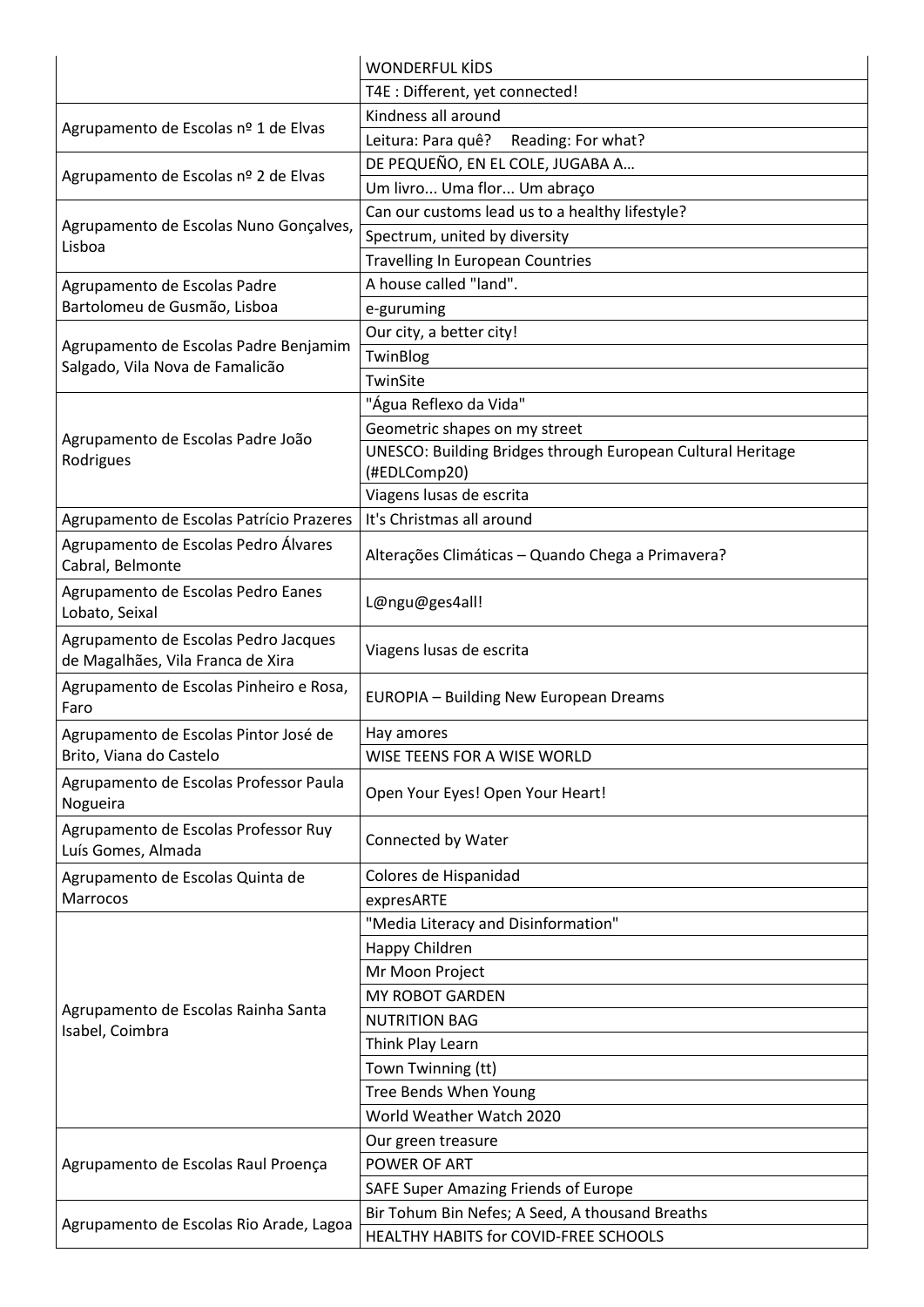| Agrupamento de Escolas Rio Novo do                                   | <b>International Year of Fruits and Vegetables</b>                    |
|----------------------------------------------------------------------|-----------------------------------------------------------------------|
| Príncipe, Cacia, Aveiro                                              | Mathematics and the architectural of my city                          |
| Agrupamento de Escolas Rodrigues de<br>Freitas, Porto                | Geometric shapes on my street                                         |
|                                                                      | VOV<br>$\heartsuit\heartsuit\heartsuit$ Life is beautiful if we share |
|                                                                      | <b>Adorable English Lessons</b>                                       |
|                                                                      | Differences Are Our Richness                                          |
|                                                                      | <b>ENGLISH BRINGS TOGETHER</b>                                        |
|                                                                      | eTwinning Tales                                                       |
| Agrupamento de Escolas Sá da Bandeira,<br>Santarém                   | My Fun Workshops                                                      |
|                                                                      | Never2small: kids and teens can make a difference                     |
|                                                                      | Responsible Citizens a Healthy World                                  |
|                                                                      | Share your care                                                       |
|                                                                      | The Multilingual Book                                                 |
|                                                                      | <b>TWINOPIANS</b>                                                     |
|                                                                      | Virtual visit to my city                                              |
|                                                                      | "I, you and we will get to know each other better"                    |
| Agrupamento de Escolas Sá de Miranda,                                | El arte de                                                            |
| <b>Braga</b>                                                         | Nós modelamos a realidade/We Model Reality                            |
|                                                                      | Una Europa, muchas historias - Erasmus+ - 2018-2020                   |
|                                                                      | <b>BRIDGE of CULTURES</b>                                             |
|                                                                      | <b>DESTINATIONS OF NATIONS</b>                                        |
| Agrupamento de Escolas Santos Simões,<br>Guimarães                   | "Healthy nutrition habbits with traditional food"                     |
|                                                                      | <b>LET'S GREEN UP</b>                                                 |
|                                                                      | WE ARE MAKING DISTANCE LEARNING CLOSER VIA WEB 2 TOOLS                |
| Agrupamento de Escolas Silves Sul, Silves                            | Viagens lusas de escrita                                              |
|                                                                      | <b>Healthy Plate</b>                                                  |
| Agrupamento de Escolas Sophia de Mello<br>Breyner, Vila Nova de Gaia | Languages United. #EDLComp20                                          |
|                                                                      | Learning English with a Penfriend                                     |
|                                                                      | "Penfriends - Amigos na ponta da caneta"                              |
| Agrupamento de Escolas Tomás Cabreira,<br>Faro                       | Our English World                                                     |
|                                                                      | Viagens lusas de escrita                                              |
| Agrupamento de Escolas Vale D'Este-<br>Viatodos-Barcelos             | EPAS Europe Day 2021 - United In Diversity                            |
| Agrupamento de Escolas Vieira Araújo,<br>Vieira do Minho             | Food is culture                                                       |
|                                                                      | Look, Who's Real                                                      |
|                                                                      | Nature Friendly, Conscious Generation                                 |
|                                                                      | <b>Traveling across Europe</b>                                        |
| Agrupamento de Escolas Virgínia Moura,                               | L@ngu@ges4all!                                                        |
|                                                                      | Math & Art & Poetry                                                   |
| Guimarães                                                            | Mathematics is everywhere - Math&Life                                 |
|                                                                      | The Magic of Mathematics                                              |
| Agrupamento Escolas António Alves                                    | Be Healthy, Feel Happy!                                               |
| Amorim                                                               | Kuşların Şarkısı / Song of the Birds                                  |
| Agrupamento Escolas Dr. Mário Fonseca,                               | <b>Enjoy Distance Learning</b>                                        |
| Lousada                                                              | My Wonderful Land                                                     |
| Agrupamento Manuel Teixeira Gomes,                                   | Descobrindo "Os Lusíadas"                                             |
| Portimão                                                             | <b>Travel and Learn</b>                                               |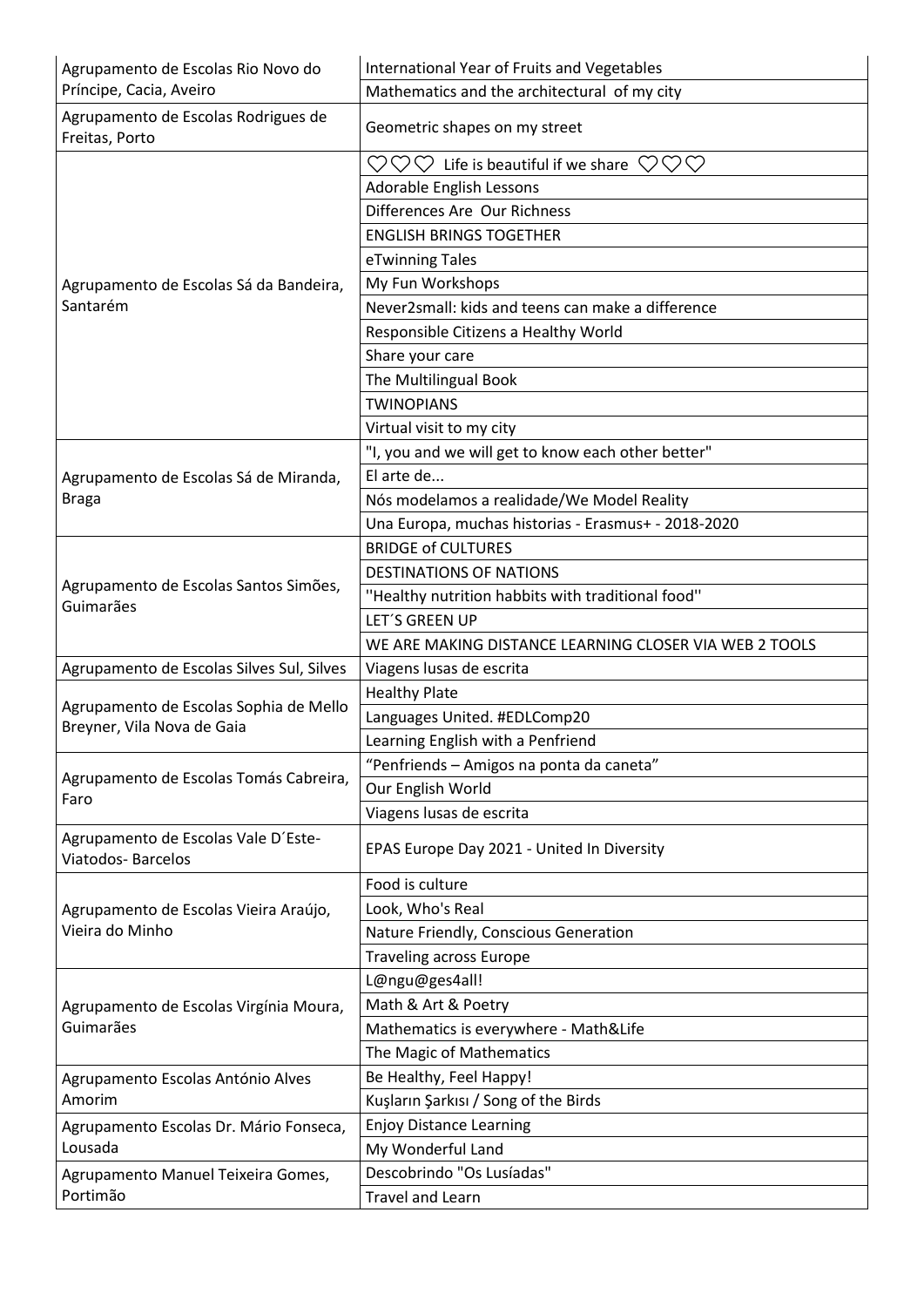| Agrupamento Terras de Larus                                           | COMMON MIND AND GLOBAL COOPERATION IN MATHEMATICS<br><b>TEACHING</b>                 |
|-----------------------------------------------------------------------|--------------------------------------------------------------------------------------|
|                                                                       | Las @venturas del saber por la ruta de Cervantes                                     |
| Agrupamento Vertical de Escolas da Sé,<br>Lamego                      | Mujeres y niñas en ciencia, jPor supuesto! Women and girls in<br>science, of course! |
| Agrupamento Vertical de Escolas Michel<br>Giacometti, Quinta do Conde | <b>CULTURAL EXPLORERS</b>                                                            |
| ATEC - Associação de Formação para a<br>Indústria (Freixieiro)        | CONSUME CONSCIOUSLY AND PROTECT THE ECOLOGICAL BALANCE                               |
| Centro Educativo Alice Nabeiro                                        | Um livro Uma flor Um abraço                                                          |
| Colégio de Alfragide, Amadora                                         | COVID EUROPEAN X-MAS                                                                 |
| Colégio de Ermesinde                                                  | ECO PROJECT: TOGETHER WE CAN SAVE THE WORLD                                          |
| COLEGIO DE NOSSA SENHORA DA<br>APRESENTAÇÃO                           | LE FLEÇa FLASH!                                                                      |
| Colégio de Nossa Senhora da                                           | l'@rt en p@rtage                                                                     |
| Apresentação                                                          | LE FLEÇa FLASH!                                                                      |
| Colégio do Bom Sucesso                                                | <b>LITERATE - TWINNERS</b>                                                           |
|                                                                       | CAN YOU SAY?                                                                         |
| Colégio do Minho                                                      | SHIVA in nature: caring for natural heritage (Erasmus + KA229)                       |
| Colégio Ined                                                          | MY FAVOURITES versus YOUR FAVOURITES                                                 |
|                                                                       | ¿Y si fueras tú?                                                                     |
|                                                                       | Colores de Hispanidad                                                                |
| Colégio Júlio Dinis                                                   | Echange lingüistique franco-espagnol entre La Guyane et le Portugal                  |
|                                                                       | EYRE (European Youth Rural Exchange)                                                 |
|                                                                       | Tour du monde en langues                                                             |
| Colégio Laura Vicunha                                                 | "With Mathematics we will learn and play."                                           |
| Colégio Paulo VI                                                      | TODAY A READER, TOMORROW A LEADER                                                    |
| Colégio S. Francisco de Assis, Luanda Sul                             | Abada de histórias                                                                   |
| Colégio São José de Bairros                                           | Our Health is our Wealth #EDLComp18                                                  |
| Colégio St. Paul's School                                             | Nuestro regalo Navideño 2020                                                         |
| EB 1,2,3/S/JI Manuel Azevedo da Cunha                                 | <b>Geoparks: Educational Agents</b>                                                  |
| EB nº 1 Canaviais                                                     | "With Mathematics we will learn and play."                                           |
|                                                                       | "Computer and health" How did I study at home?                                       |
|                                                                       | CHRISTMAS and BEST WISHES CARDS EXCHANGE: A DROP OF ETERNITY                         |
|                                                                       | FIND THE BLUE / TRANSFORM YOUR SCHOOL & CITY                                         |
|                                                                       | <b>Global Goals Hopeful Future</b>                                                   |
|                                                                       | Growing with colors                                                                  |
|                                                                       | Kartka dla Polski 2020 / Postcard for Polish Independence Day 2020                   |
| EBI da Praia da Vitória (EBIPV)                                       | My seasons My colors                                                                 |
|                                                                       | OAT - not only for breakfast                                                         |
|                                                                       | <b>STEM FOR KIDS</b>                                                                 |
|                                                                       | Sustainable Cities/ Sürdürülebilir Şehirler                                          |
|                                                                       | The Rolling Eggs European Tour                                                       |
|                                                                       | We Are Not Garbage - Biz Çöp Değiliz                                                 |
| EBI Francisco Ferreira Drummond, Angra                                | <b>Ecomates: Little Detectives</b>                                                   |
| do Heroísmo                                                           | Learning by Doing                                                                    |
| EBS de São Roque do Pico                                              | European Day of Languages (across the curriculum)                                    |
| EBS Tomás de Borba                                                    | Landscapes, cuisine and culture in your region                                       |
|                                                                       | MEDYASAL                                                                             |
|                                                                       | Sustainability - everyone's responsibility                                           |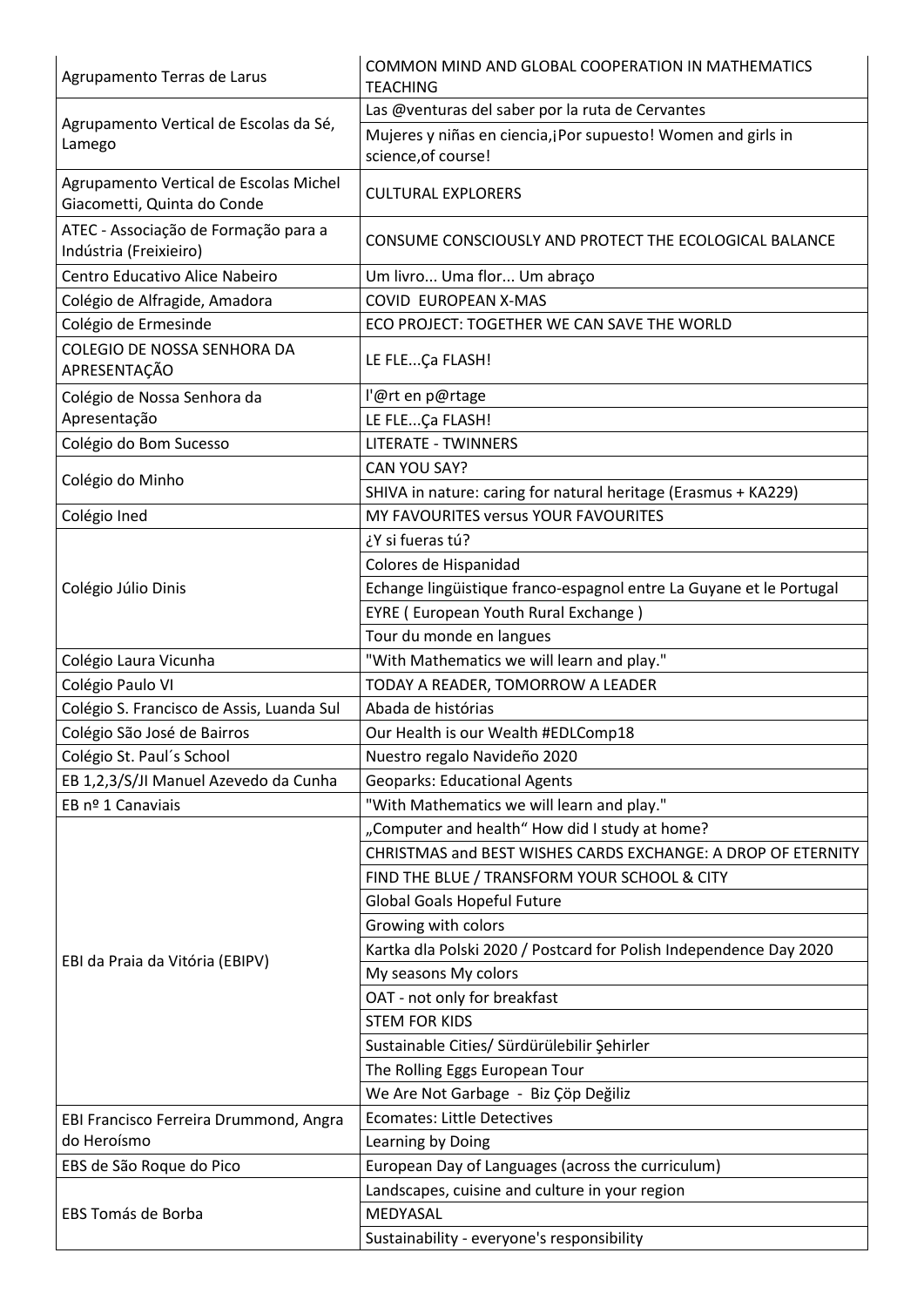| Edifacoop-Cooperativa de Educação do<br>Indivíduo, Formação e Apoio CRL      | <b>EASTER IN MY COUNTRY</b>                                   |
|------------------------------------------------------------------------------|---------------------------------------------------------------|
| ENSINUS - ETP/INETE - Instituto de<br>Educação Técnica                       | <b>BEYOND OUR FEELINGS</b>                                    |
|                                                                              | <b>Business success stories</b>                               |
|                                                                              | Spread the word!                                              |
|                                                                              | The musEUm                                                    |
|                                                                              | Young European entrepreneurs                                  |
| EPROMAT - Escola Profissional de                                             | <b>Foods of Countries</b>                                     |
| Matosinhos                                                                   | <b>Global Tour Bus</b>                                        |
| Escola Artística do Conservatório de                                         |                                                               |
| Música Calouste Gulbenkian                                                   | "An Odyssey to European UNESCO Cultural Heritage Monuments"   |
| Escola Artística e Profissional Árvore                                       | THE MUSEUM OF BROKEN HEARTS                                   |
| Escola Artística Soares dos Reis                                             | Mesleğim ve Evrenselliği / My Profession and Its Universality |
|                                                                              | eTwinningreen4u                                               |
| Escola B1 PE Covão e Vargem                                                  | FROM WASTE TO SCHOOL / ATIKTAN OKULA                          |
|                                                                              | ME AGAINST THE PANDEMIC / Pandemiye Karşı BEN                 |
| Escola B2,3/Secundária de Vila Nova de                                       |                                                               |
| Cerveira                                                                     | Dear Passengers / Değerli Yolcular                            |
| Escola Básica 1,2,3/JI Angra do Heroísmo                                     | From Sea to Land                                              |
| Escola Básica 2º 3º Ciclos Cónego João                                       |                                                               |
| Jacinto Gonçalves de Andrade. Ribeira                                        | L@ngu@ges4all!                                                |
| <b>Brava</b>                                                                 |                                                               |
| Escola Básica da Abelheira                                                   | <b>TWINOPIANS</b>                                             |
| Escola Básica dos 2.º e 3.º Ciclos do                                        | Cultural heritage & Labour Day: long lost traditional jobs    |
| Caniço                                                                       | Educate for a Sustainable Ocean                               |
|                                                                              |                                                               |
| Escola Básica e Secundária Armando<br>Côrtes-Rodrigues, Vila Franca do Campo | All are children's toys?                                      |
|                                                                              | SHARING HERITAGE: FOSTERING SENSITIVITY FOR THE PAST, THE     |
| Escola Básica e Secundária da Calheta                                        | PRESENT AND THE FUTURE                                        |
|                                                                              | <b>Short Stories With Great Morals</b>                        |
| Escola Básica e Secundária de Velas                                          | <b>Patrimoine Culturel</b>                                    |
| Escola Básica e Secundária Dr. Ângelo<br>Augusto da Silva                    | DÜNYAYI ŞİİR KURTARACAK-POETRY WİLL SAVE THE WORLD            |
| Escola Básica e Secundária Gonçalves<br>Zarco                                | No Man is an Island III - E+ KA229                            |
|                                                                              | Art is Life                                                   |
| Escola Básica e Secundária Quinta das                                        | European Student Council 2021                                 |
| <b>Flores</b>                                                                | Fine Art in Cultures                                          |
|                                                                              | Media Literacy & Digital Friendships                          |
| Escola Básica Integrada dos Biscoitos                                        | Educate for a Sustainable Ocean                               |
|                                                                              | "Literatura Popular Para sempre recordar"                     |
| Escola Básica Penafiel Sudeste                                               | Melodia das Flores                                            |
| Escola Básica Salgueiro Maia                                                 | Responsible Citizens a Healthy World                          |
| Escola de Comércio de Lisboa                                                 | ReForE - Ready For Europe?!                                   |
|                                                                              | European jobs for you (th)                                    |
| Escola de Comércio do Porto (Terciforma,                                     | Holidays without borders                                      |
| S.A.                                                                         | Let's share our cultural heritage!                            |
|                                                                              | Opening foreign markets                                       |
| Escola de Hotelaria e Turismo de Coimbra                                     | "Learning to manage my own restaurant"                        |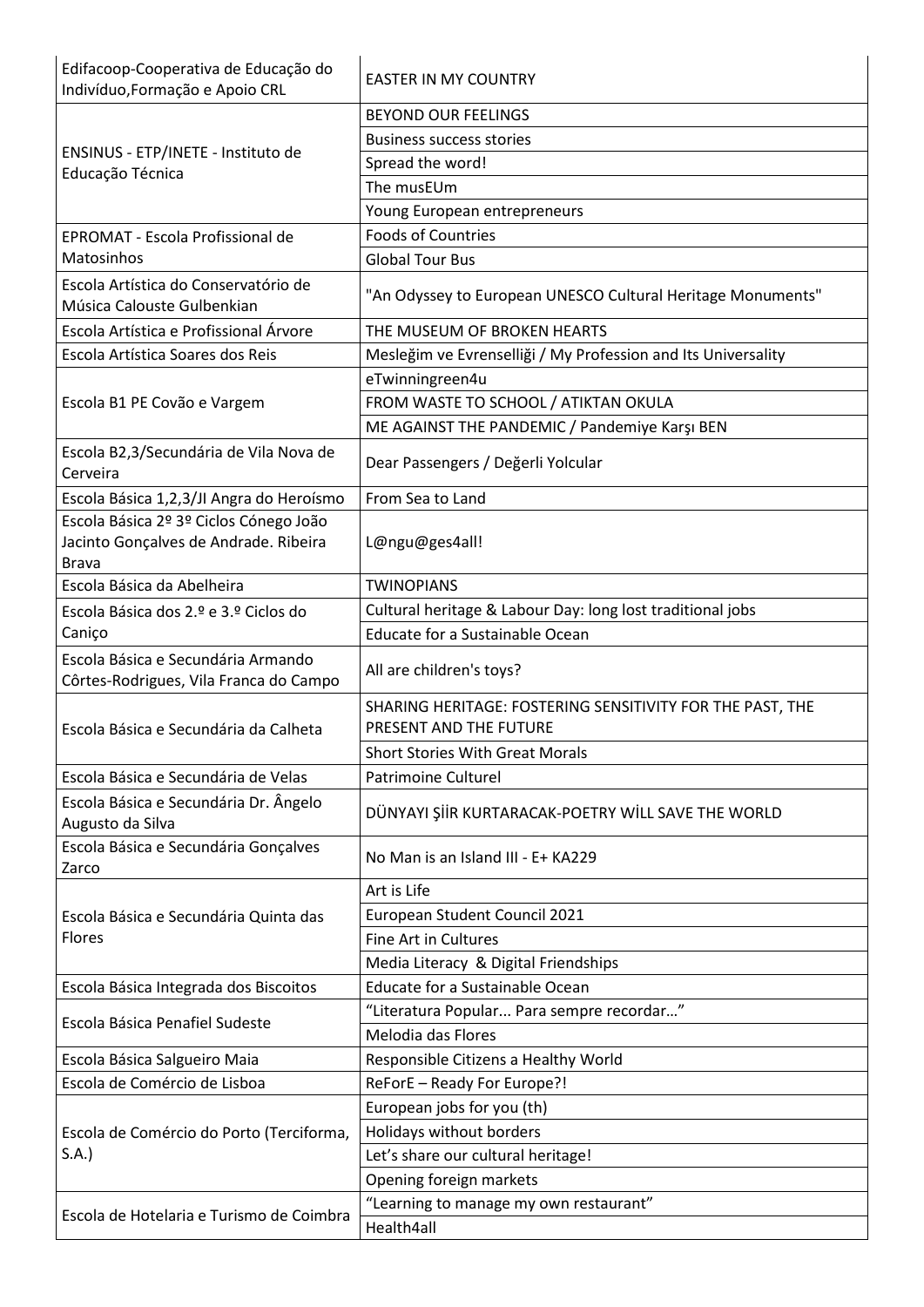| Escola Dr. Horácio Bento de Gouveia                              | LET'S SING AND DANCE TOGETHER ON THE WORLD AUTISM<br><b>AWARENESS DAY</b>                                             |
|------------------------------------------------------------------|-----------------------------------------------------------------------------------------------------------------------|
| Escola Dr. Joaquim Dias Rebelo                                   | "Água Reflexo da Vida"                                                                                                |
| Escola Portuguesa de Macau                                       | Lusofonia na Web                                                                                                      |
| Escola Portuguesa de São Tomé e Príncipe<br>- CELP               | 2022 Cultural Calendar                                                                                                |
|                                                                  | NOWHERE FEELS LIKE HOME: POPULAR CITY CULTURE                                                                         |
| Escola Profissional Beira Aguieira                               | Show me where you live, I can tell you who you are                                                                    |
|                                                                  | <b>Tutores de Consumos</b>                                                                                            |
|                                                                  | #Fluffypaws@HomeSweetHome                                                                                             |
|                                                                  | Break the fake: media literacy and disinformation                                                                     |
|                                                                  | COMMON WORDS SET CULTURAL BRIDGES TO UNITE US IN PANDEMIC                                                             |
| Escola Profissional de Braga                                     | Language mediation through cultural interpretation, comparative<br>analyses and artistic expression                   |
|                                                                  | <b>TrashArt</b>                                                                                                       |
| Escola Profissional de Desenvolvimento<br>Rural de Alter do Chão | Cheese Culture, from farm to table                                                                                    |
|                                                                  | <b>Entrepreneurial Career Workshop</b>                                                                                |
|                                                                  | <b>MEDIA AWARENESS</b>                                                                                                |
| Escola Profissional do Centro Juvenil de                         | Media Literacy & Digital Friendships                                                                                  |
| Campanhã                                                         | World English on Click                                                                                                |
|                                                                  | Xtreme addictions                                                                                                     |
| Escola Profissional Figueira da Foz                              | "Healthy nutrition habbits with traditional food"                                                                     |
| Escola Secundária Antero de Quental,                             | Gönüller Bir Olsun $\heartsuit$ Let Hearts Be One                                                                     |
| Ponta Delgada São Miguel, Açores                                 | Science is cool                                                                                                       |
| Escola Secundária Campos de Melo,<br>Covilhã                     | AKIL VE ZEKA OYUNLARI HER YERDE //MİND AND INTELLIGENCE<br><b>GAMES EVERYWHERE</b>                                    |
|                                                                  | 3D Digital Life, Digital Teachers and Digital Students 3D Dijital Hayat,<br>Dijital Öğretmenler ve Dijital Öğrenciler |
| Escola Secundária D. Dinis, Coimbra                              | BİLİM MUCİTLERİ KODLUYOR( SCIENCE INVENTORS ENCODİNG)                                                                 |
|                                                                  | <b>Patrimoine Culturel</b>                                                                                            |
|                                                                  | Safe Step to the Future                                                                                               |
| Escola Secundária de Barcelinhos                                 | Nós modelamos a realidade/We Model Reality                                                                            |
|                                                                  | AUGMENTED REALITY WORKSHOP                                                                                            |
| Escola Secundária de Caldas das Taipas                           | ElectroPictionary                                                                                                     |
| Escola Secundária de Emídio Navarro<br>(Viseu)                   | Escape Games Of Maths - Quand les maths font leurs escape Games                                                       |
|                                                                  |                                                                                                                       |
|                                                                  | Erasmus+ Skills for life and work in Europe                                                                           |
| Escola Secundária de Loulé                                       | Movement Improves learning experience in Schools (MILES)                                                              |
|                                                                  | <b>Entrepreneurial Career Workshop</b>                                                                                |
| Escola Secundaria de Paços de Ferreira                           | MY SUSTAINABLE CITY                                                                                                   |
| Escola Secundária de Paredes                                     | "Más allá de la frontera"                                                                                             |
|                                                                  | "Ventanas culturales y ecológicas"                                                                                    |
|                                                                  | Aqui, Há História - This is History History is everywhere                                                             |
|                                                                  | DÖNÜŞÜM ÖZÜMÜZDE-RECYCLING AT THE CORE OF US                                                                          |
|                                                                  | IT'S UP TO US TO SAVE THE WORLD                                                                                       |
| Escola Secundária de Penafiel                                    | LA CIENCIA EN FEMENINO                                                                                                |
|                                                                  | Le Voyage à travers la littérature, la musique, les traditions.                                                       |
|                                                                  | Leo, pienso, creo: jeurolector!                                                                                       |